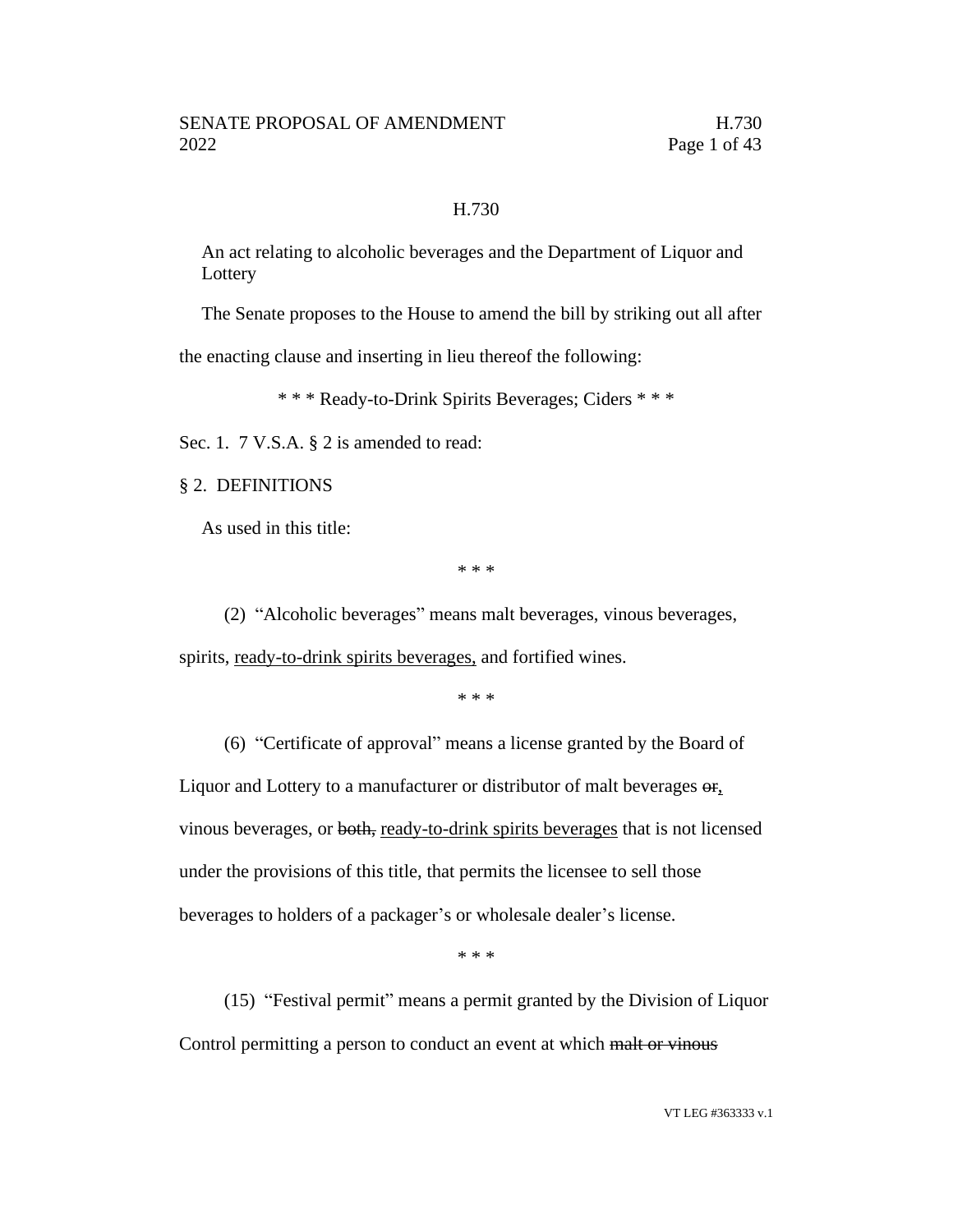alcoholic beverages, or both, are sold by the glass to the public, provided the event is approved by the local control commissioners.

(16) "First-class license" means a license permitting the licensee to sell malt and beverages, vinous beverages, and ready-to-drink spirits beverages to the public for consumption only on the premises for which the license is granted.

\* \* \*

(19) "Fourth-class license" means a license permitting a licensed manufacturer or rectifier to sell by the unopened container and distribute by the glass sample, with or without charge, beverages manufactured by the licensee.

\* \* \*

(25) "Malt beverages" means all fermented beverages of any name or description manufactured for sale from malt, wholly or in part, or from any substitute therefor, known as, among other things, beer, ale, or lager, containing not less than one percent nor more than 16 percent alcohol by volume at 60 degrees Fahrenheit.

(26) "Manufacturer's or rectifier's license" means a license granted by the Board of Liquor and Lottery that permits the holder to manufacture or rectify malt beverages, vinous beverages, and fortified wines, or spirits and, fortified wines, and ready-to-drink spirits beverages.

\* \* \*

VT LEG #363333 v.1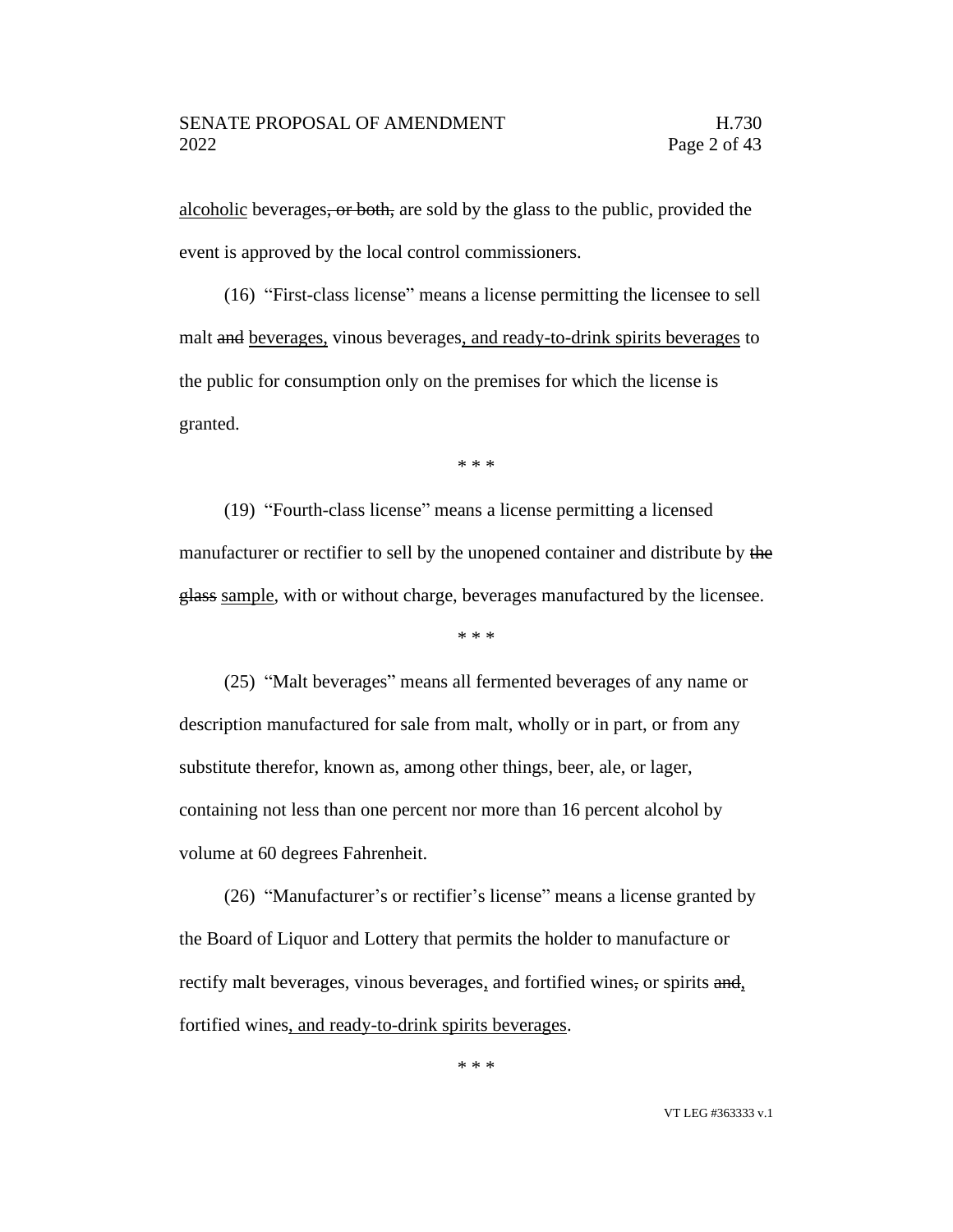(31) "Ready-to-drink spirits beverage" means an alcoholic beverage containing more than one percent alcohol by volume and not more than 12 percent alcohol by volume at 60 degrees Fahrenheit obtained by distillation, by chemical synthesis, or through concentration by freezing and mixed with nonalcoholic beverages, flavoring, or coloring materials. Ready-to-drink spirits beverages may also contain water, fruit juices, fruit adjuncts, sugar, carbon dioxide, preservatives, and other ingredients. "Ready-to-drink spirits beverage" shall not include a beverage that is packaged in containers greater than 24 fluid ounces in volume.

(32) "Request-to-cater permit" means a permit granted by the Division of Liquor Control authorizing a licensed caterer or commercial caterer to cater individual events.

(32)(33) "Retail dealer" means any person who sells or furnishes malt or beverages, vinous beverages, or ready-to-drink spirits beverages to the public.

(33)(34) "Retail delivery permit" means a permit granted by the Division of Liquor Control that permits a second-class licensee to deliver malt beverages and vinous beverages sold from the licensed premises for consumption off the premises to an individual who is 21 years of age or older at a physical address in Vermont.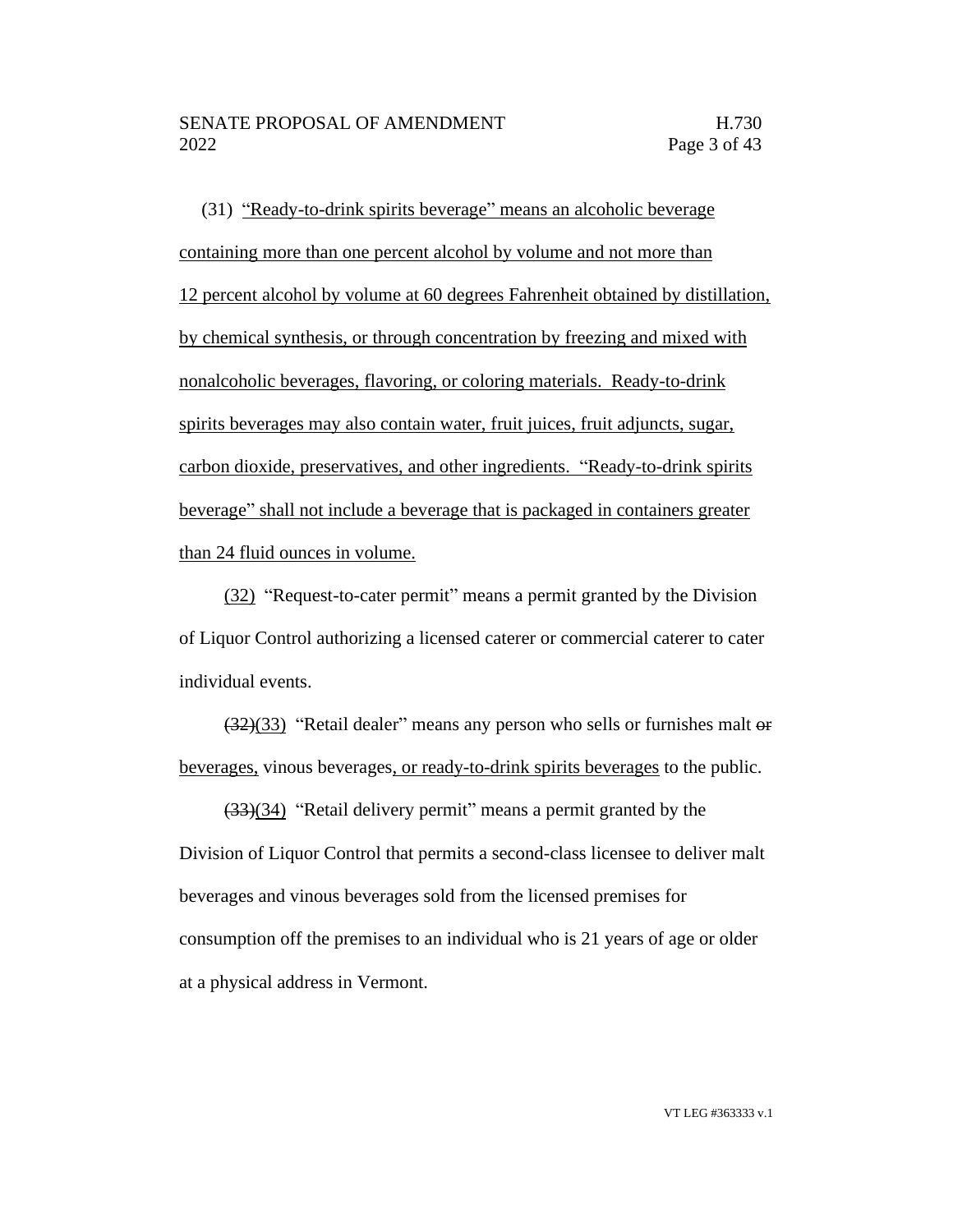(34)(35) "Sampler flight" means a flight, ski, paddle, or any similar device by design or name intended to hold alcoholic beverage samples for the purpose of comparison.

(35)(36) "Second-class license" means a license permitting the licensee to export and to sell malt beverages and, vinous beverages, or ready-to-drink spirits beverages to the public for consumption off the premises for which the license is granted.

(36)(37) "Special event permit" means a permit granted by the Division of Liquor Control permitting a licensed manufacturer or rectifier to sell, by the glass or by the unopened bottle, alcoholic beverages manufactured or rectified by the license holder at an event open to the public that has been approved by the local control commissioners.

(37)(38) "Special venue serving permit" means a permit granted by the Division of Liquor Control permitting an art gallery, bookstore, public library, or museum to conduct an event at which malt or vinous beverages, or both, are served by the glass to the public. As used in this section, "art gallery" means a fixed establishment whose primary purpose is to exhibit or offer for sale works of art; "bookstore" means a fixed establishment whose primary purpose is to offer books for sale; "public library" has the same meaning as in 22 V.S.A. § 101; and "museum" has the same meaning as in 27 V.S.A. § 1151.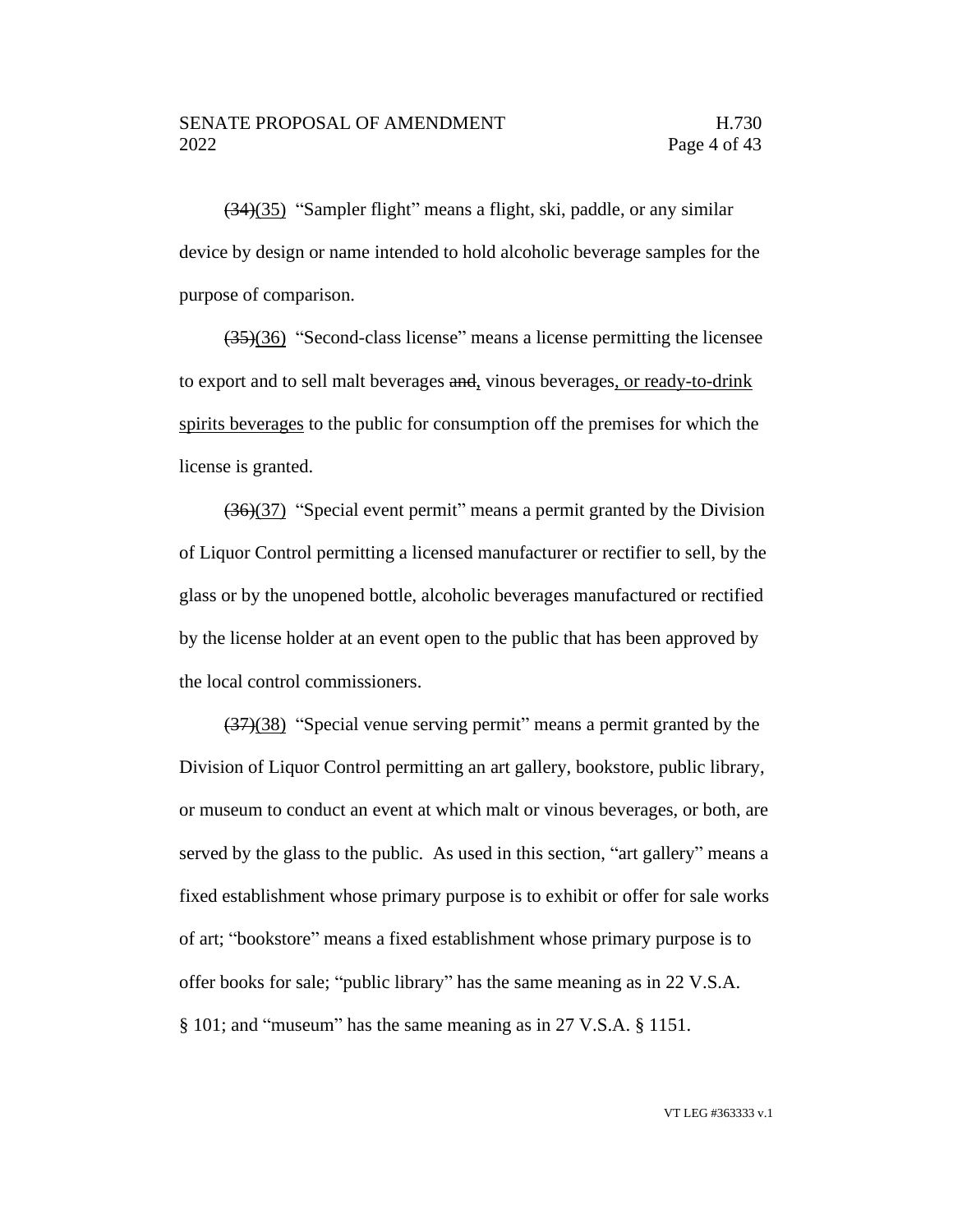(38)(39) "Specialty beer" means a malt beverage that contains more than eight percent alcohol and not more than 16 percent alcohol by volume at 60 degrees Fahrenheit.

(39)(40) "Spirits" means beverages that contain more than one percent alcohol obtained by distillation, by chemical synthesis, or through concentration by freezing; vinous beverages containing more than 23 percent alcohol; and malt beverages containing more than 16 percent alcohol by volume at 60 degrees Fahrenheit. "Spirits" also means a ready-to-drink spirits beverage that contains more than 12 percent alcohol by volume at 60 degrees Fahrenheit or is packaged in containers greater than 24 fluid ounces in volume.

(40)(41) "Third-class license" means a license granted by the Board of Liquor and Lottery permitting the licensee to sell spirits and fortified wines for consumption only on the premises for which the license is granted.

 $\left(\frac{(41)(42)}{41}\right)$  "Vinous beverages" means all fermented beverages of any name or description manufactured or obtained for sale from the natural sugar content of fruits or other agricultural product, containing sugar, the total alcoholic content of which is not less than one percent nor more than 16 percent by volume at 60 degrees Fahrenheit.

 $\left(\frac{42}{43}\right)$  "Wholesale dealer's license" means a license granted by the Board of Liquor and Lottery permitting the holder to sell or distribute malt and beverages, vinous beverages, and ready-to-drink spirits beverages to first- and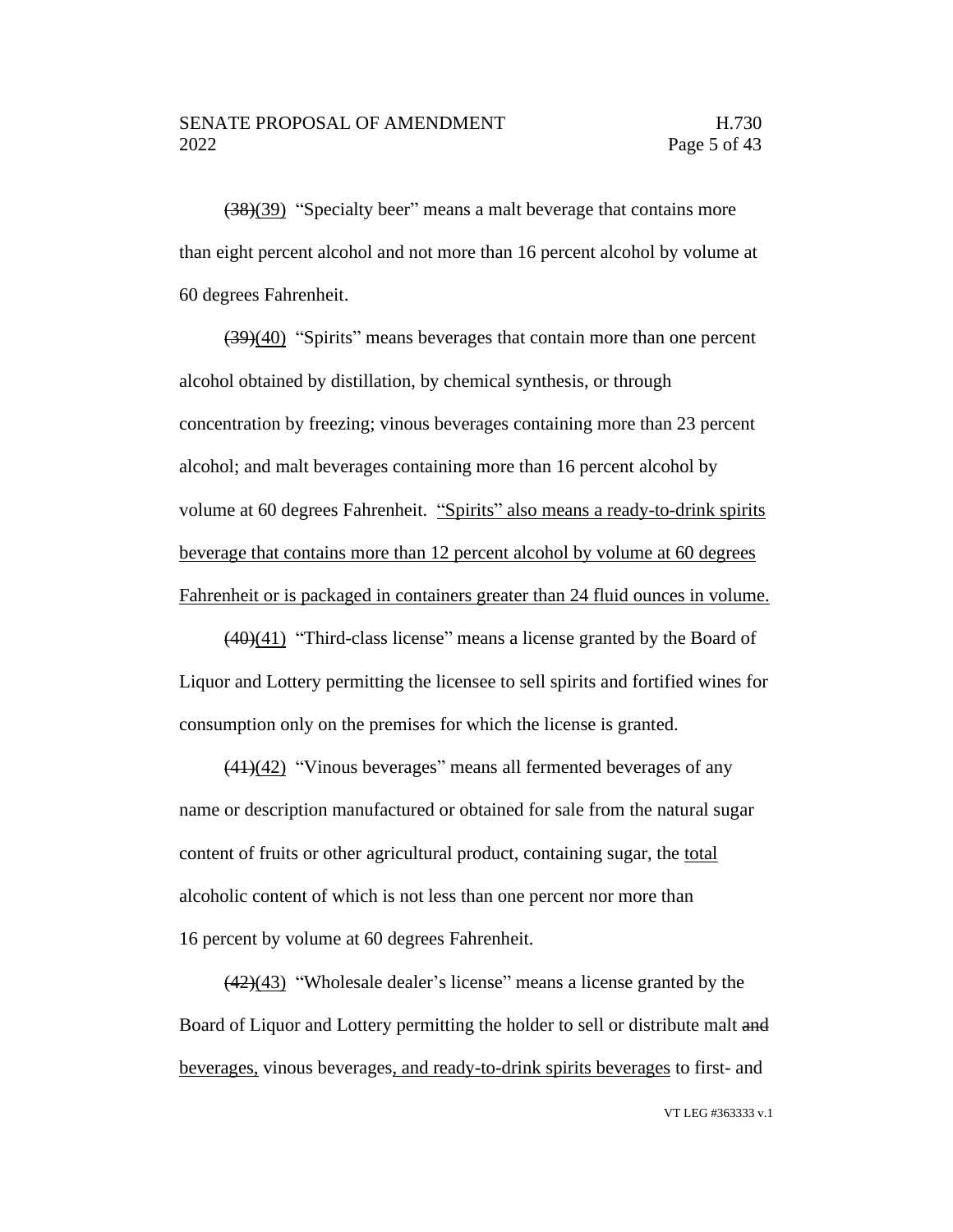second-class licensees, to educational sampling event permit holders, and to agencies of the United States.

(44) "Cider" means a vinous beverage, made a majority from the fermented natural sugar content of apples or pears, that contains an alcoholic content of not less than one percent or more than 16 percent by volume at 60 degrees Fahrenheit. "Cider" includes sweetened, flavored, and carbonated cider.

Sec. 2. 7 V.S.A. § 62 is amended to read:

§ 62. HOURS OF SALE

(a) First- or first- and third-class licensees, or festival, special event, or educational sampling event permit holders may sell alcoholic beverages between the hours of 8:00 a.m. and 2:00 a.m. the next morning.

 $(b)(1)$  Second-class licensees may sell malt and beverages, vinous beverages and ready-to-drink spirits beverages between the hours of 6:00 a.m. and 12:00 midnight.

\* \* \*

Sec. 3. 7 V.S.A. § 63 is amended to read:

# § 63. IMPORTATION OR TRANSPORTATION OF ALCOHOL;

# PROHIBITIONS; PERSONAL IMPORT LIMIT; PENALTY

(a)(1) All spirits and fortified wines imported or transported into this State shall be imported or transported by and through the Board of Liquor and

VT LEG #363333 v.1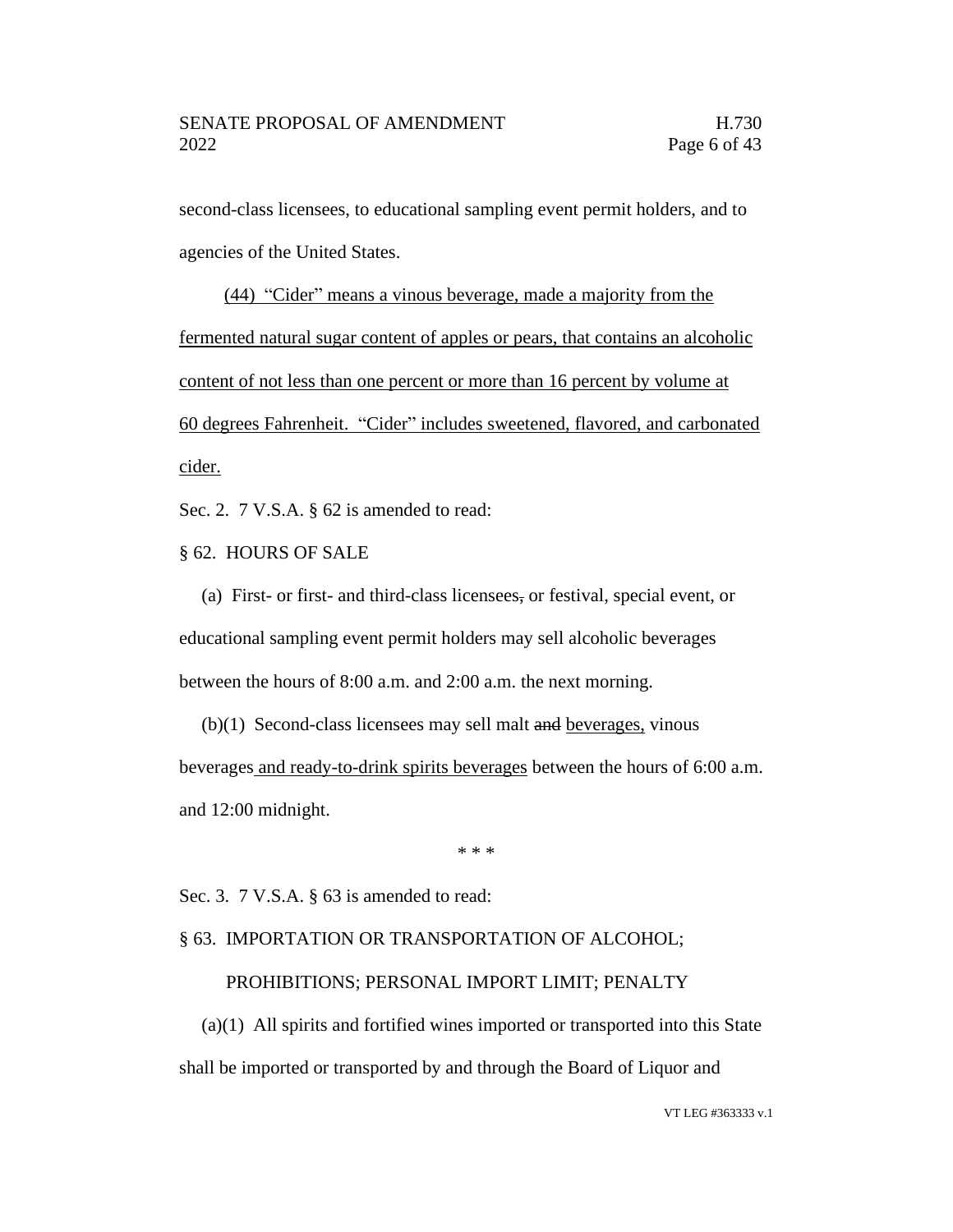Lottery. A person importing or transporting or causing to be imported or transported into this State any spirits or fortified wines, or both, in violation of this section shall be imprisoned not more than one year or fined not more than \$5,000.00, or both.

(2) Notwithstanding subdivision (1) of this subsection, a person may import or transport not more than eight quarts of spirits or fortified wines, or both, into this State in his or her the person's own private vehicle or in his or her actual possession at the time of importation without a license or permit, provided the beverages are not for resale.

(b)(1) Except as provided in sections 277, 278, and 283 of this title, all malt or beverages, vinous beverages, or ready-to-drink spirits beverages, or both a combination of malt beverages, vinous beverages, and ready-to-drink spirits beverages, imported or transported into this State shall be imported or transported by and through the holder of a wholesale dealer's license issued by the Board of Liquor and Lottery. A person importing or transporting or causing to be imported or transported into this State any malt or beverages, vinous beverages, or both or ready-to-drink spirits beverages, in violation of this section shall be imprisoned not more than one year or fined not more than \$1,000.00, or both.

(2) Notwithstanding subdivision (1) of this subsection, a person may import or transport not more than six gallons of malt  $\Theta$  beverages, vinous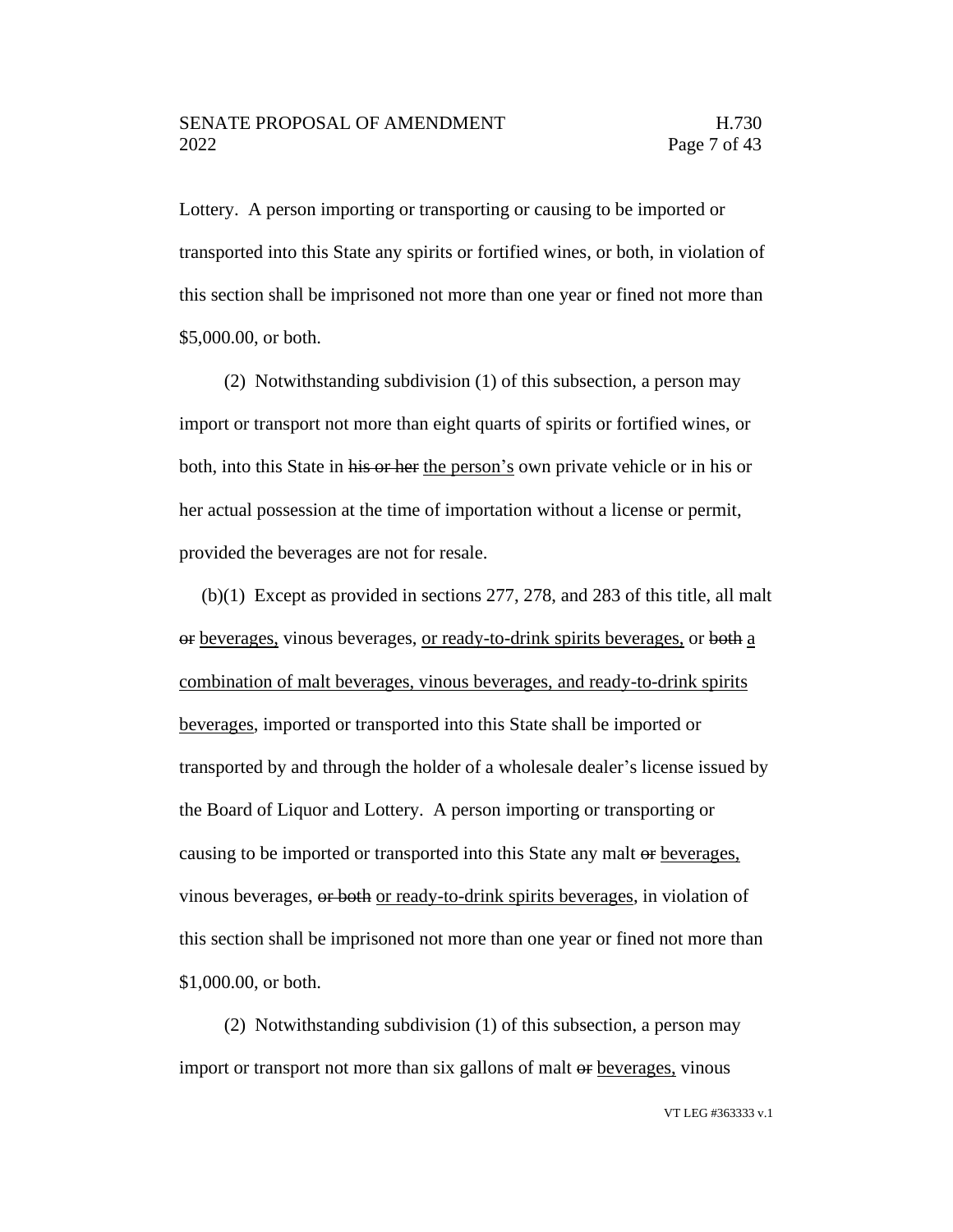beverages, or ready-to-drink spirits beverages, or both a combination of malt beverages, vinous beverages, and ready-to-drink spirits beverages, into this State in his or her the person's own private vehicle or in his or her the person's actual possession at the time of importation without a license or permit, provided the beverages are not for resale.

Sec. 4. 7 V.S.A. § 104 is amended to read:

# § 104. DUTIES; AUTHORITY TO RESOLVE ALLEGED VIOLATIONS

The Board shall supervise and manage the sale of spirits and fortified wines within the State in accordance with the provisions of this title, and through the Commissioner of Liquor and Lottery shall:

\* \* \*

(11) Adopt rules regarding intrastate transportation of malt and beverages, vinous beverages, and ready-to-drink spirits beverages.

\* \* \*

Sec. 5. 7 V.S.A. § 161 is amended to read:

§ 161. LICENSES VOTED BY TOWN; TOWN MEETINGS; WARNING

(a) Upon petition of not less than five percent of the legal voters of any town, filed with the town clerk in conformance with 17 V.S.A. § 2642, the warning of the annual or special meeting shall contain an article providing for a vote upon the following questions: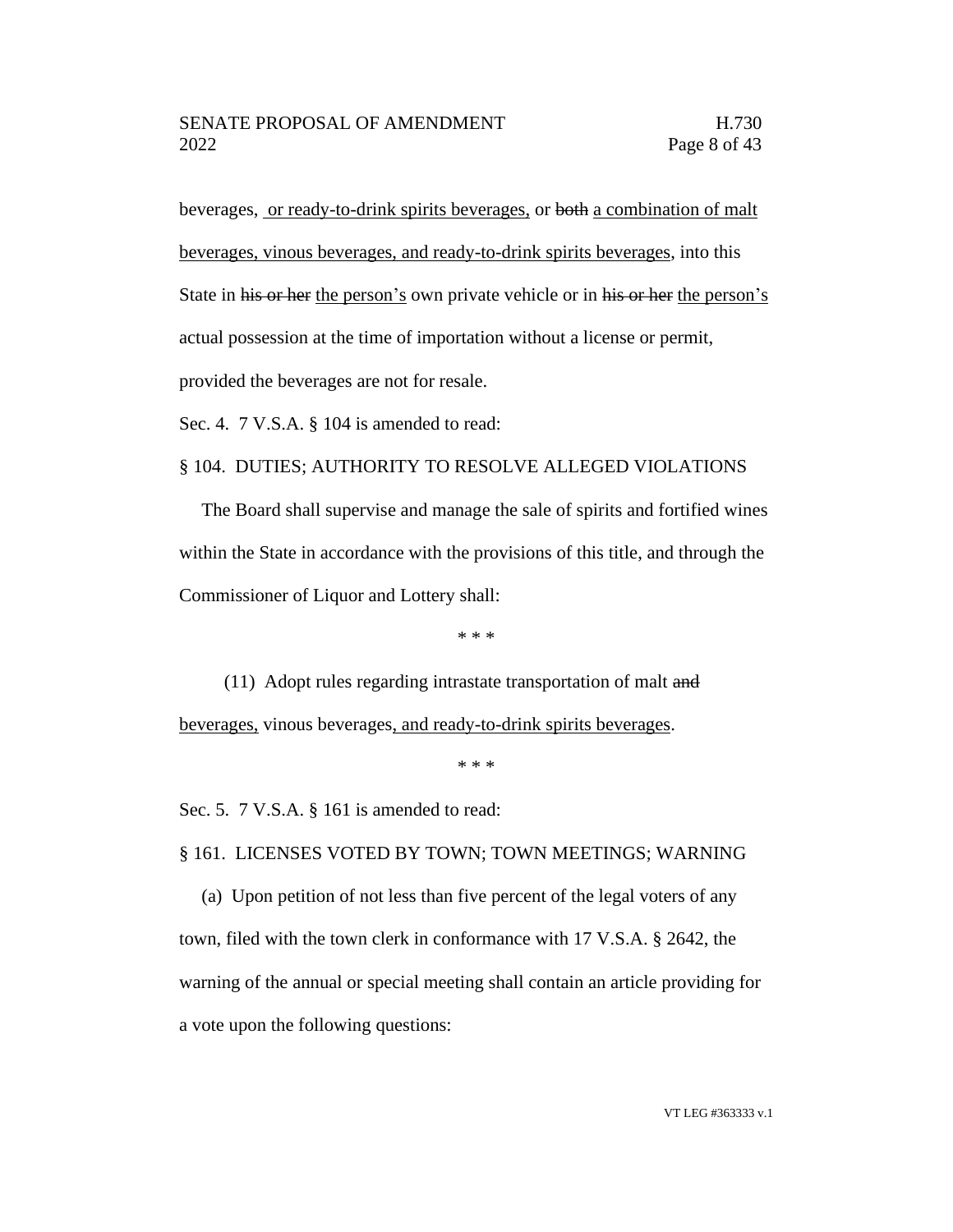Shall licenses for the sale of malt and beverages, vinous beverages, and

ready-to-drink spirits beverages be granted in this town?

Shall spirits and fortified wines be sold in this town?

The vote under the article shall be by ballot in the following form:

Shall licenses for the sale of malt and beverages, vinous beverages, and

ready-to-drink spirits beverages be granted in this town?

 $Yes$  No  $\_\_$ 

Shall spirits and fortified wines be sold in this town?

Yes No

(b) Licenses and permits for the sale of malt and beverages, vinous

beverages, ready-to-drink spirits beverages, and spirits and fortified wines shall be issued according to the vote at the annual town meeting held in March 1969 until a town votes otherwise.

Sec. 6. 7 V.S.A. § 201 is amended to read:

§ 201. LICENSES CONTINGENT ON TOWN VOTE

Licenses of the first or second class shall not be granted by the control commissioners or the Board of Liquor and Lottery to be exercised in any city or town, the voters of which vote "No" on the question of whether to permit the sale of malt beverages and, vinous beverages, and ready-to-drink spirits beverages pursuant to section 161 of this title. Licenses of the third class shall not be granted by the Board of Liquor and Lottery to be exercised in any city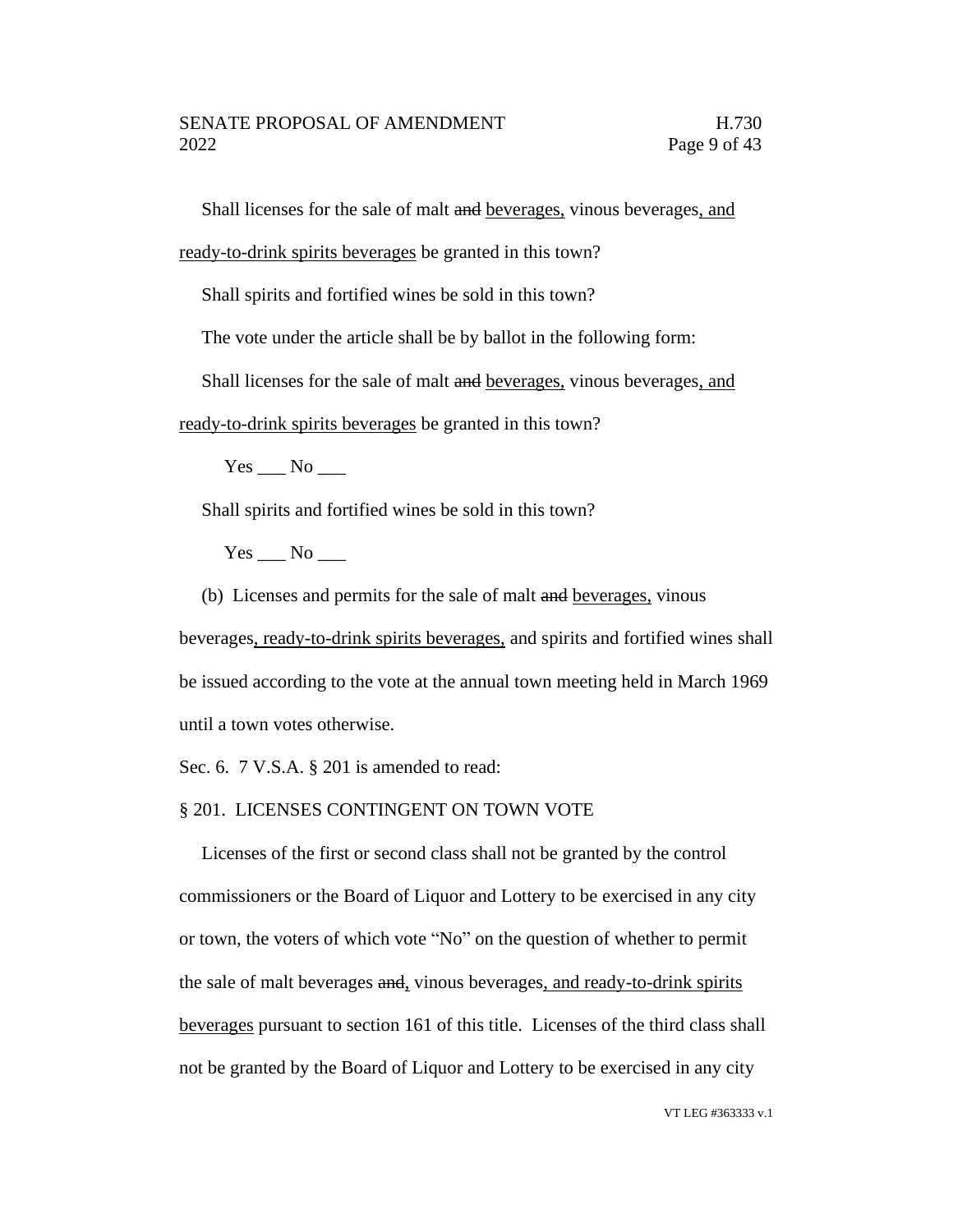or town, the voters of which vote "No" on the question of whether to sell

fortified wines and spirits pursuant to section 161 of this title.

Sec. 7. 7 V.S.A. § 204 is amended to read:

# § 204. APPLICATION AND RENEWAL FEES FOR LICENSES AND

# PERMITS; DISPOSITION OF FEES

(a) The following fees shall be paid when applying for a new license or permit or to renew a license or permit:

(1) For a manufacturer's or rectifier's license to manufacture or rectify malt beverages, or vinous beverages and fortified wines, or spirits and, fortified wines, and ready-to-drink spirits beverages, \$285.00 for each license.

\* \* \*

(7) For a shipping license for malt beverages  $\Theta$ , vinous beverages, or

ready-to-drink spirits beverages:

- (A) in-state consumer shipping license, \$330.00.;
- (B) out-of-state consumer shipping license, \$330.00.;
- (C) vinous beverages retail shipping license, \$250.00.

\* \* \*

- (16) For a certificate of approval:
	- (A) for malt beverages, \$2,485.00;
	- (B) for vinous beverages, \$985.00.;
	- (C) for ready-to-drink spirits beverages, \$985.00.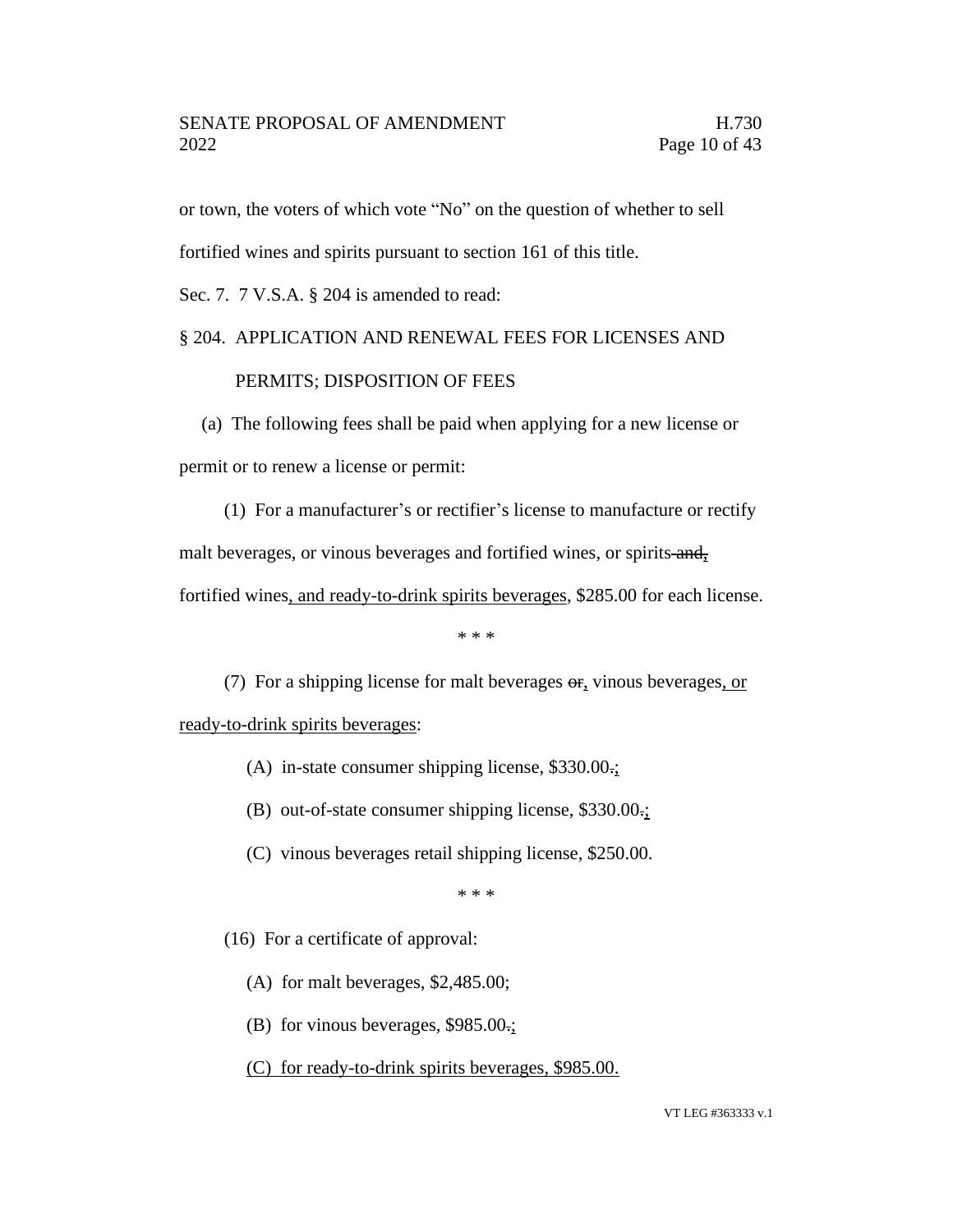\* \* \*

Sec. 8. 7 V.S.A. § 221 is amended to read:

§ 221. FIRST-CLASS LICENSES

\* \* \*

 $(b)(1)$  A first-class license permits the holder to sell malt and beverages, vinous beverages, and ready-to-drink spirits beverages for consumption only on those premises.

(2) Except as otherwise provided pursuant to sections 271 and 278 of this title, a first-class license holder shall purchase all malt beverages and, vinous beverages, and ready-to-drink spirits beverages sold pursuant to the license from Vermont wholesale dealers or packagers.

(c) A retail dealer carrying on business in more than one place shall acquire a first-class license for each place where the retail dealer sells malt or beverages, vinous beverages, or ready-to-drink spirits beverages for consumption on the premises.

\* \* \*

Sec. 9. 7 V.S.A. § 222 is amended to read:

#### § 222. SECOND-CLASS LICENSES

(a)(1) With the approval of the Board of Liquor and Lottery, the control commissioners may grant a second-class license to a retail dealer for the premises where the dealer carries on business if the retail dealer submits an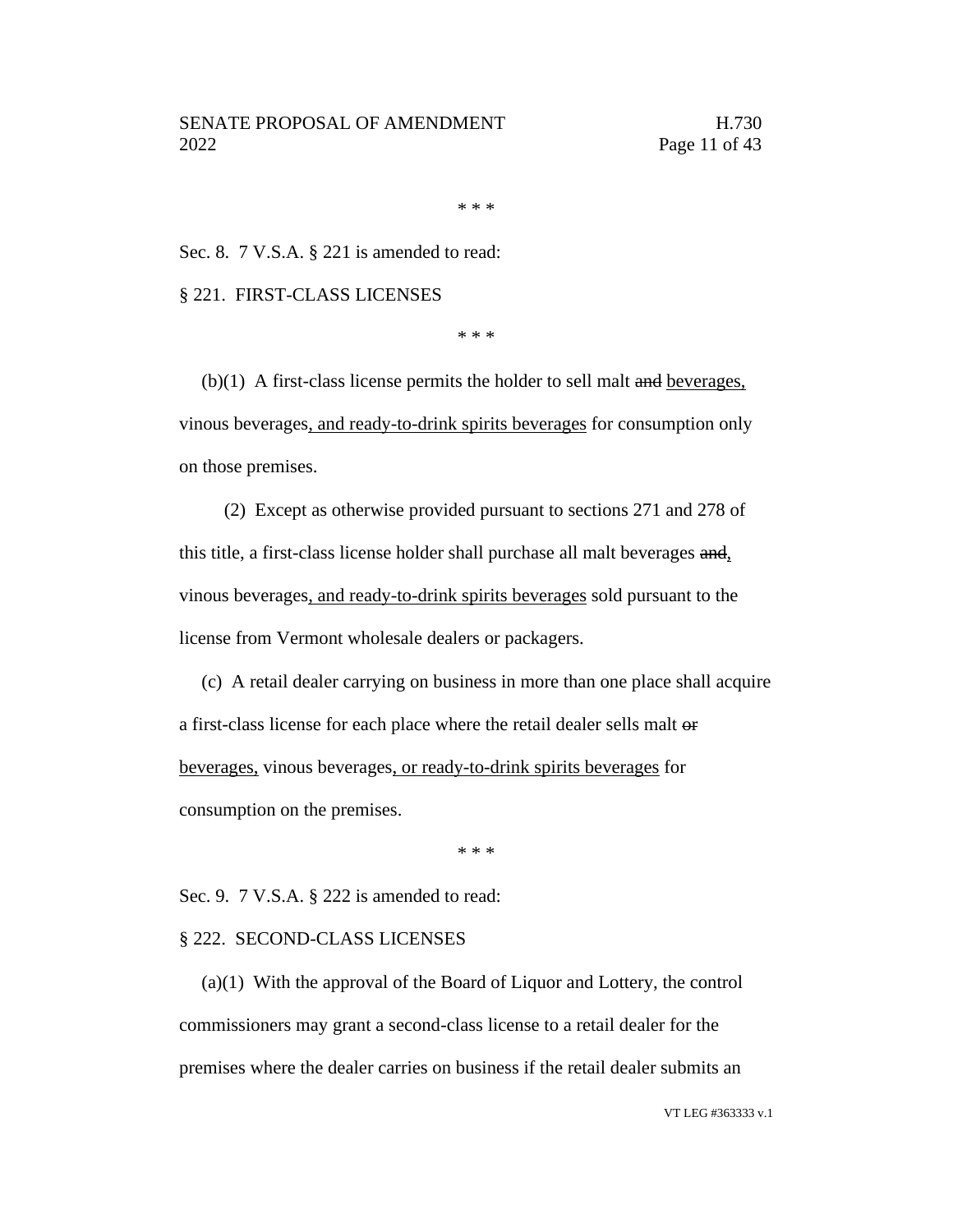application and pays the fee provided in section 204 of this title and satisfies the Board that the premises:

\* \* \*

 $(b)(1)$  A second-class license permits the holder to export malt and beverages, vinous beverages, and ready-to-drink spirits beverages and to sell malt and beverages, vinous beverages, and ready-to-drink spirits beverages to the public from the licensed premises for consumption off the premises.

\* \* \*

(3) Except as otherwise provided pursuant to sections 225, 271, and 278 of this title, a second-class license holder shall purchase all malt beverages and, vinous beverages, and ready-to-drink spirits beverages sold pursuant to its license from Vermont wholesale dealers or packagers.

(c) A retail dealer carrying on business in more than one place shall be required to acquire a second-class license for each place where the retail dealer sells malt and beverages, vinous beverages, and ready-to-drink spirits beverages.

\* \* \*

Sec. 10. 7 V.S.A. § 224 is amended to read:

§ 224. FOURTH-CLASS LICENSES

\* \* \*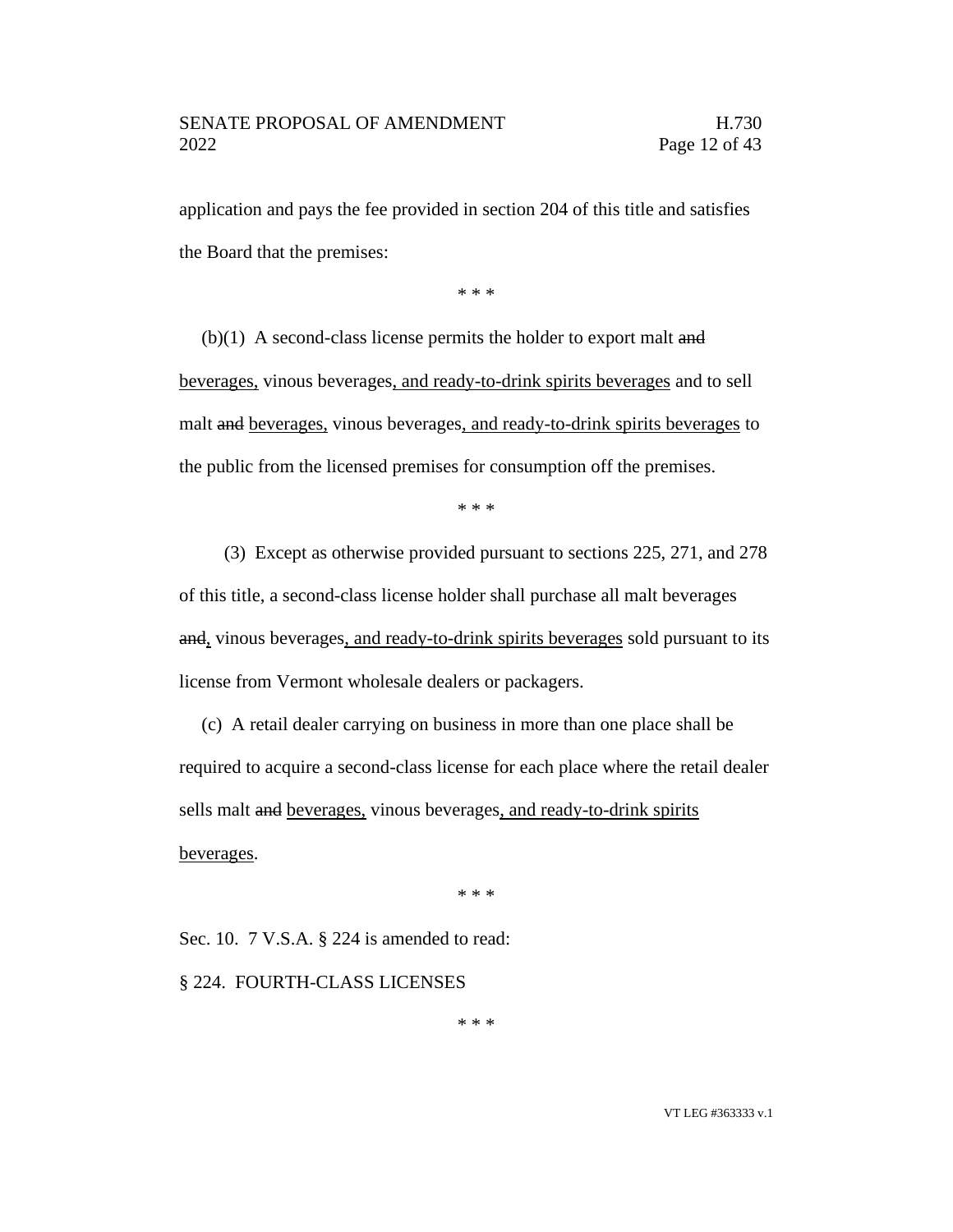(b) At each licensed location, a fourth-class licensee may sell by the unopened container or distribute by the glass, with or without charge, alcoholic beverages manufactured by the licensee.

(1) A licensee may, for consumption at the licensed premises or location, distribute the following amounts of alcoholic beverages to a retail customer:

(A)  $\theta$  not more than two ounces of malt beverages  $\theta$ , vinous beverages, or ready-to-drink spirits beverages with a total of eight ounces; and

\* \* \*

Sec. 11. 7 V.S.A. § 226 is amended to read:

§ 226. RETAIL DELIVERY PERMITS

\* \* \*

(b) A retail delivery permit holder may deliver malt beverages and, vinous beverages, and ready-to-drink spirits beverages sold from the licensed premises for consumption off the premises to an individual who is 21 years of age or older subject to the following requirements:

\* \* \*

(4) An employee of a retail delivery permit holder shall not be permitted to make deliveries of malt beverages  $\Theta$ <sub>r</sub>, vinous beverages, or ready-to-drink spirits beverages pursuant to the permit unless he or she the employee has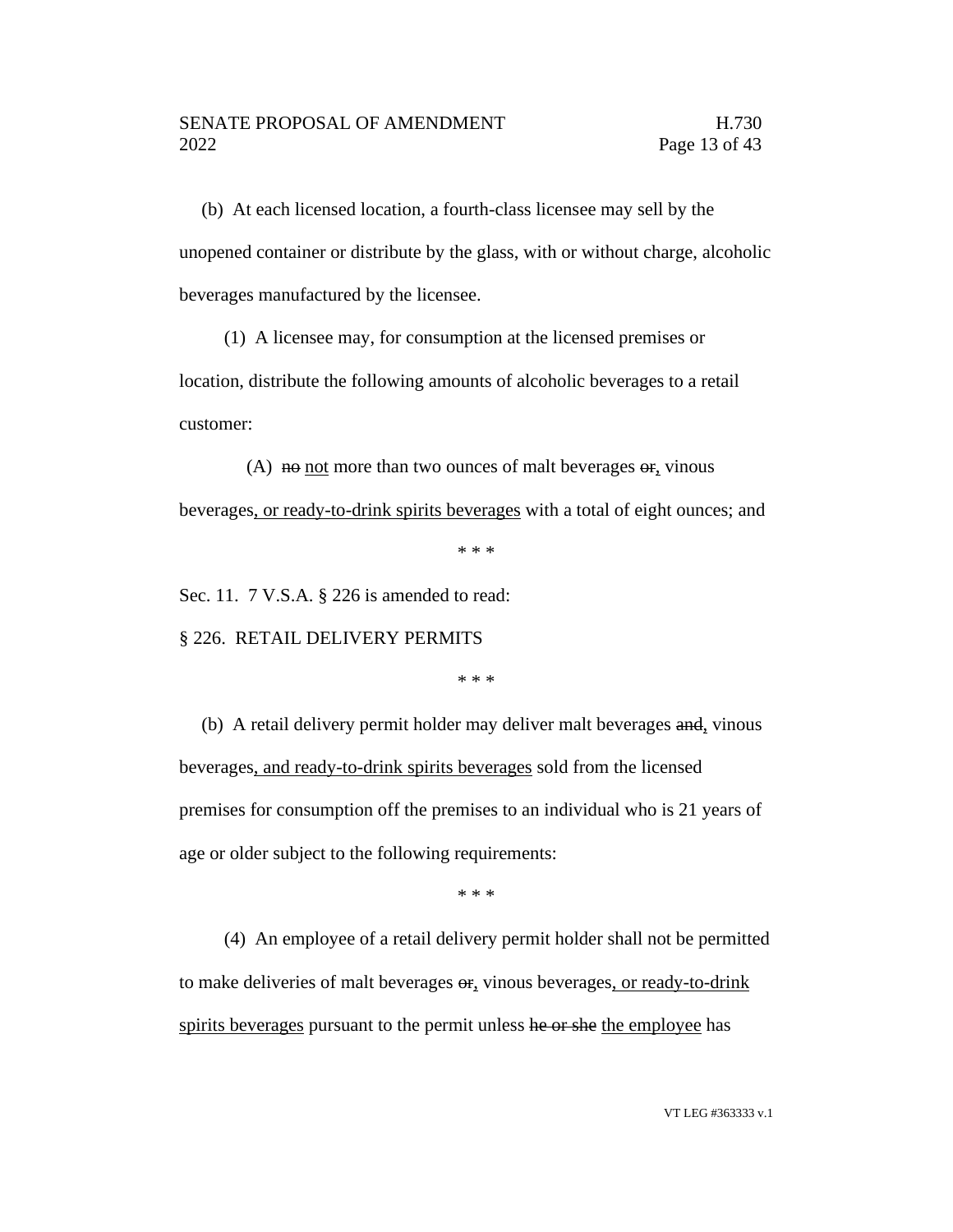completed a training program approved by the Division pursuant to section 213 of this chapter.

(5) Malt beverages and, vinous beverages, and ready-to-drink spirits beverages delivered pursuant to a retail delivery permit shall be for personal use and not for resale.

Sec. 12. 7 V.S.A. § 228 is amended to read:

#### § 228. SAMPLER FLIGHTS

(a) The holder of a first-class license may serve a sampler flight of up to 32 ounces in the aggregate of malt beverages or ciders to a single customer at one time.

(b) The holder of a first-class license may serve a sampler flight of up to 12 ounces in the aggregate of vinous beverages or ready-to-drink spirits beverages to a single customer at one time.

\* \* \*

Sec. 13. 7 V.S.A. § 251 is amended to read:

§ 251. EDUCATIONAL SAMPLING EVENT PERMIT

\* \* \*

(b) An educational sampling event permit holder is permitted to conduct an event that is open to the public at which malt beverages, vinous beverages, ready-to-drink spirits beverages, fortified wines, spirits, or all four five are served only for the purposes of marketing and educational sampling.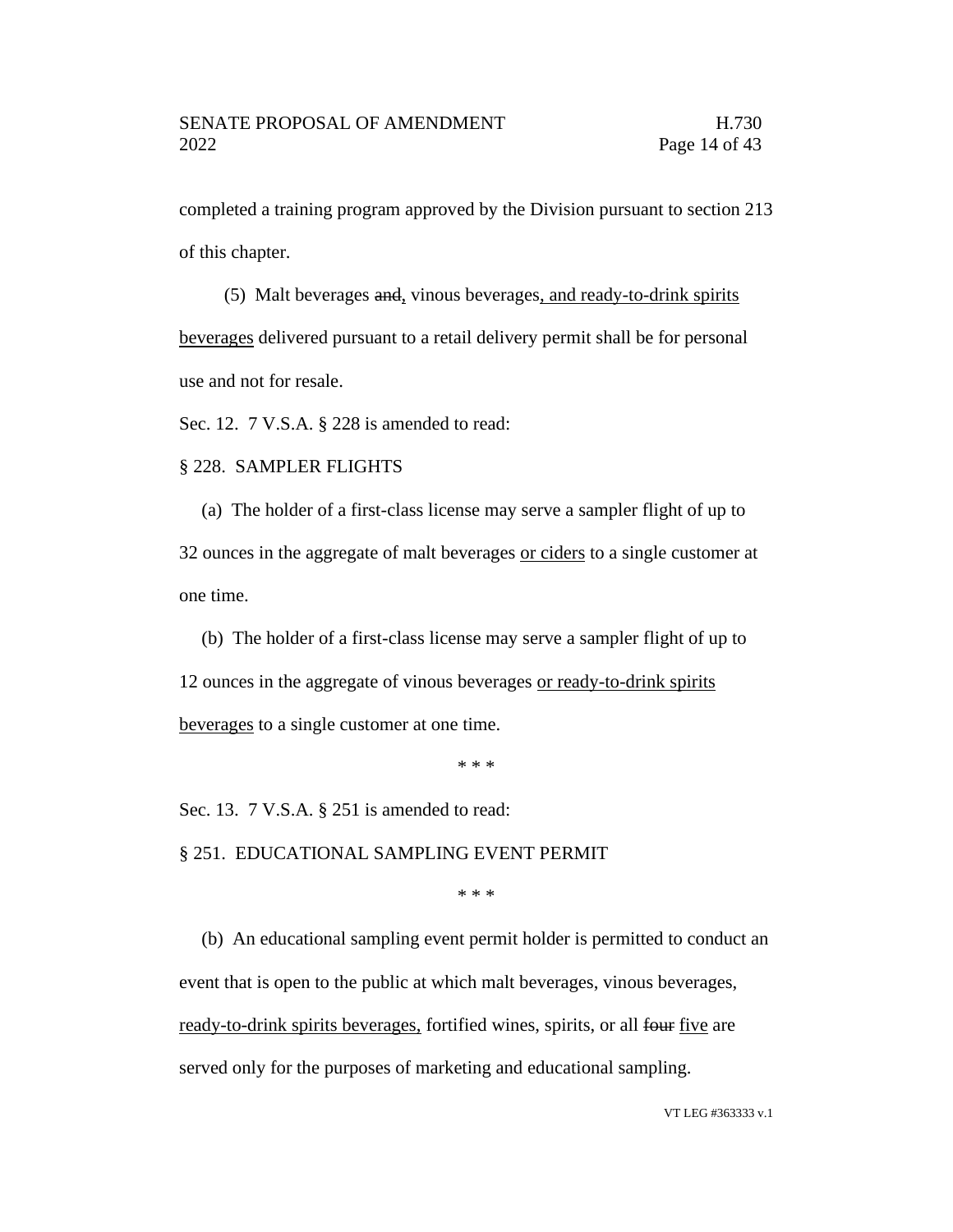\* \* \*

(d) The permit holder shall ensure all the following:

(1) Attendees at the educational sampling event shall be required to pay an entry fee of no not less than \$5.00.

 $(2)(A)$  Malt beverages  $\Theta$ , vinous beverages, or ready-to-drink spirits beverages for sampling shall be offered in glasses that contain no not more than two ounces of either beverage.

\* \* \*

(f) Taxes for the alcoholic beverages served at the event shall be paid as follows:

\* \* \*

(3) spirits: \$19.80 per gallon served; and

(4) fortified wines: \$19.80 per gallon served; and

(5) ready-to-drink spirits beverages: \$1.10 per gallon served.

Sec. 14. 7 V.S.A. § 252 is amended to read:

# § 252. SPECIAL EVENT PERMITS

\* \* \*

(b)(1) A special event permit holder may sell alcoholic beverages

manufactured or rectified by the permit holder by the glass within the event

boundaries or the unopened bottle.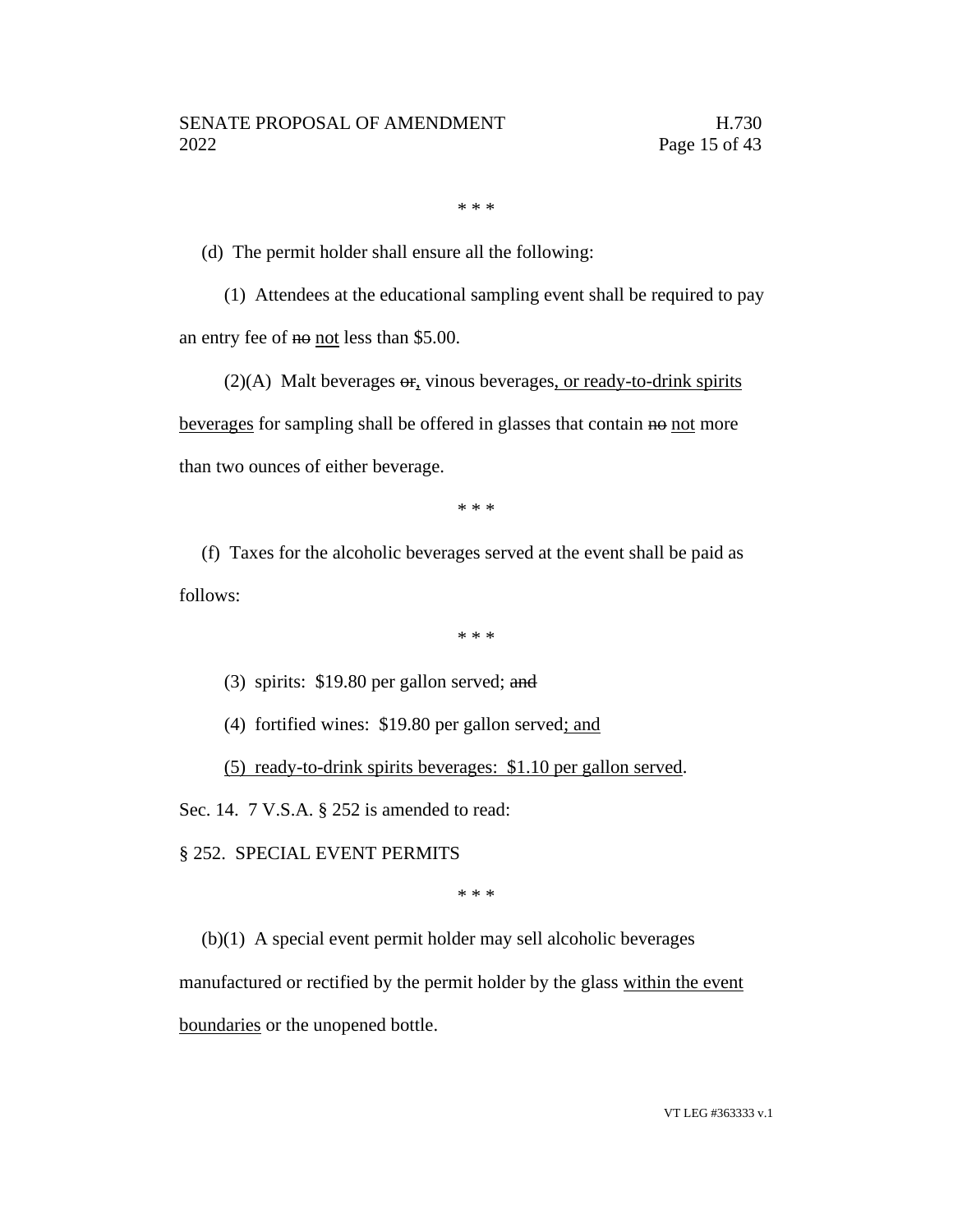(2) For purposes of tasting, a special event permit holder may distribute beverages manufactured or rectified by the permit holder with or without charge, provided the beverages are distributed:

(A) by the glass; and

 $(B)$  in quantities of  $H\Theta$  not more than two ounces per product and eight ounces total of malt beverages or, vinous beverages, or ready-to-drink spirits beverages and no not more than one ounce in total of spirits or fortified wines to each individual.

\* \* \*

Sec. 15. 7 V.S.A. § 253 is amended to read:

§ 253. FESTIVAL PERMITS

\* \* \*

(b) A festival required to be permitted under this section is any event that is open to the public for which the primary purpose is to serve one or more of the following: malt beverages, vinous beverages, ready-to-drink spirits beverages, fortified wines, or spirits.

(c) A festival permit holder is permitted to conduct an event that is open to the public at which one or more of the following are served: malt beverages, vinous beverages, ready-to-drink spirits beverages, fortified wines, or spirits.

(d) The permit holder shall ensure the following: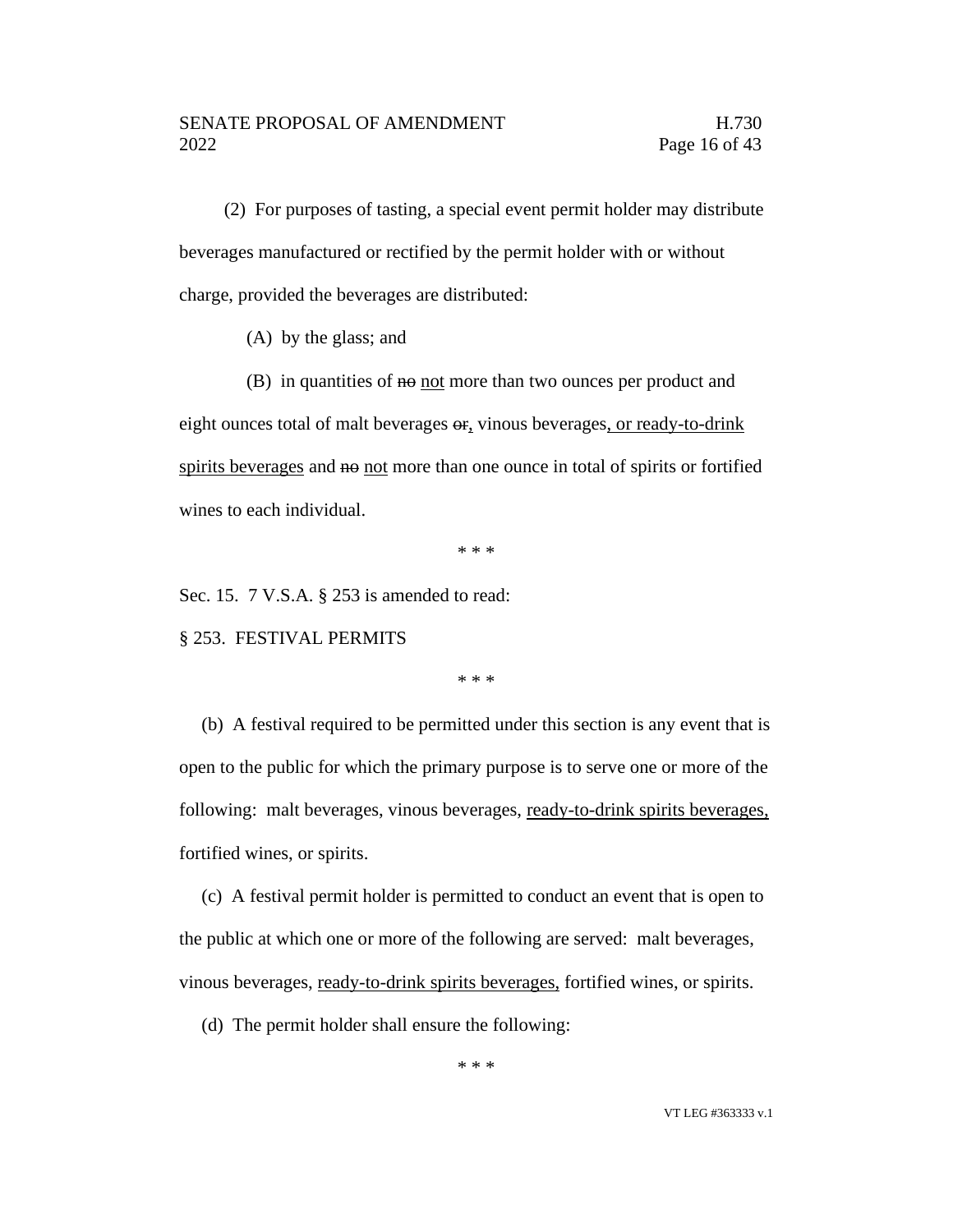(2)(A) Malt beverages and ciders for sampling shall be offered in glasses that contain not more than 12 ounces, with not more than 60 ounces served to any patron at one event.

(B) Vinous beverages or ready-to-drink spirits beverages for sampling shall be offered in glasses that contain not more than five ounces with not more than 25 ounces served to any patron at one event.

\* \* \*

(E) Patrons attending a festival where combinations of malt beverages, vinous beverages, ready-to-drink spirits beverages, fortified wines, or spirits are mutually sampled shall not be served more than a combined total of six U.S. standard drinks containing 3.6 fluid ounces or 84 grams of pure ethyl alcohol.

\* \* \*

(e)(1) A festival permit holder may purchase invoiced volumes of malt  $\Theta$ beverages, vinous beverages, or ready-to-drink spirits beverages directly from a manufacturer or packager licensed in Vermont or a manufacturer or packager that holds a federal Basic Permit or Brewers Notice or evidence of licensure in a foreign country that is satisfactory to the Board.

(2) The invoiced volumes of malt or beverages, vinous beverages, or ready-to-drink spirits beverages may be transported to the site and sold by the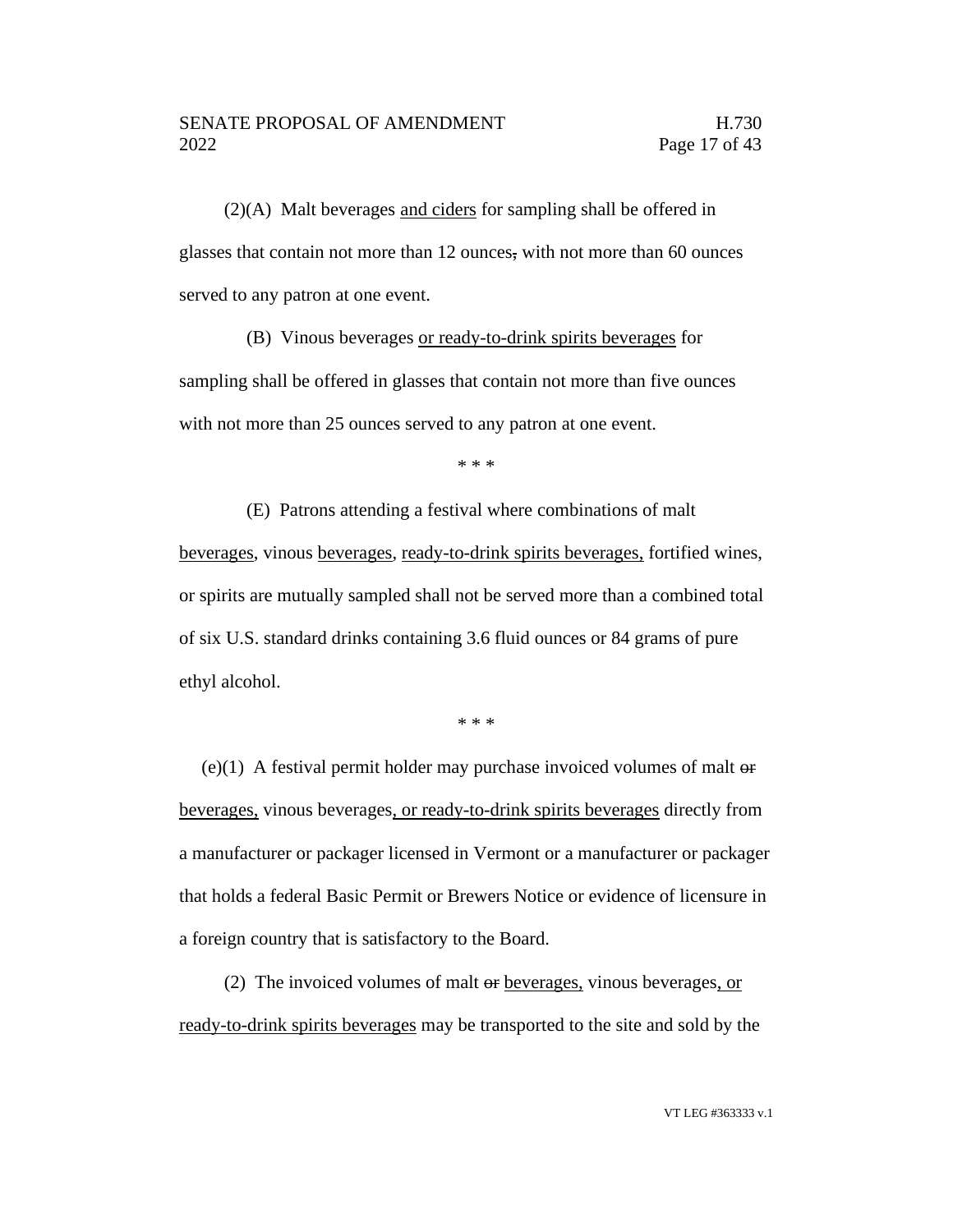glass to the public by the permit holder or its employees and volunteers only during the event.

(f) A festival permit holder shall be subject to the provisions of this title, including section 214 of this title, and the rules of the Board regarding the sale of the alcoholic beverages and shall pay the tax on the malt or beverages, vinous beverages, or ready-to-drink spirits beverages pursuant to section 421 of this title.

\* \* \*

Sec. 16. 7 V.S.A. § 254 is amended to read:

§ 254. SPECIAL VENUE SERVING PERMITS

\* \* \*

(b) A permit holder may purchase malt or beverages, vinous beverages, or ready-to-drink spirits beverages directly from a licensed retailer.

\* \* \*

(d) A public library or museum may only be granted a permit pursuant to this section for an event held for a charitable or educational purpose at which malt and beverages, vinous beverages, and ready-to-drink spirits beverages will be served for a period of not more than six hours.

Sec. 17. 7 V.S.A. § 255 is amended to read:

§ 255. RETAIL ALCOHOLIC BEVERAGE TASTING PERMITS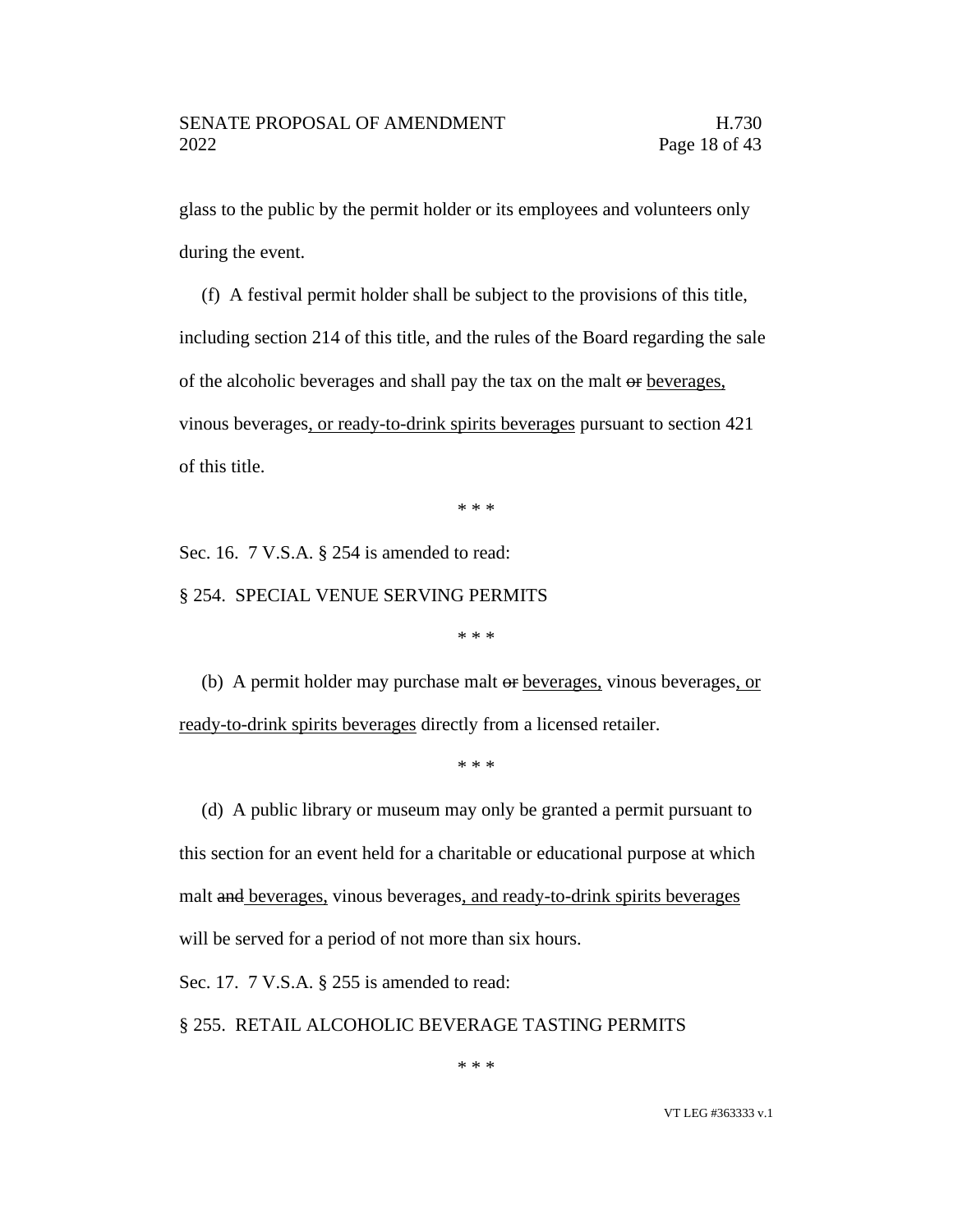(b) The Division may grant the following alcoholic beverage tasting permits to the following types of licensees:

(1) A second-class licensee.

(A) The permit authorizes the employees of the second-class licensee or of a designated manufacturer or rectifier to dispense to each customer of legal age on the licensee's premises malt or beverages, vinous beverages, or ready-to-drink spirits beverages by the glass not to exceed two ounces of each beverage with a total of eight ounces of malt or beverages, vinous beverages, or ready-to-drink spirits beverages.

(B) Malt or beverages, vinous beverages, or ready-to-drink spirits beverages dispensed at the tasting event shall be from the inventory of the licensee or purchased from a wholesale dealer.

\* \* \*

(2) A licensed manufacturer or rectifier of malt or beverages, vinous beverages, or ready-to-drink spirits beverages.

(A) The permit authorizes the licensed manufacturer or rectifier to dispense to each customer of legal age for consumption on the premises of a second-class licensee beverages produced by the manufacturer or rectifier by the glass not to exceed two ounces of each beverage with a total of eight ounces of malt or beverages, vinous beverages, or ready-to-drink spirits beverages.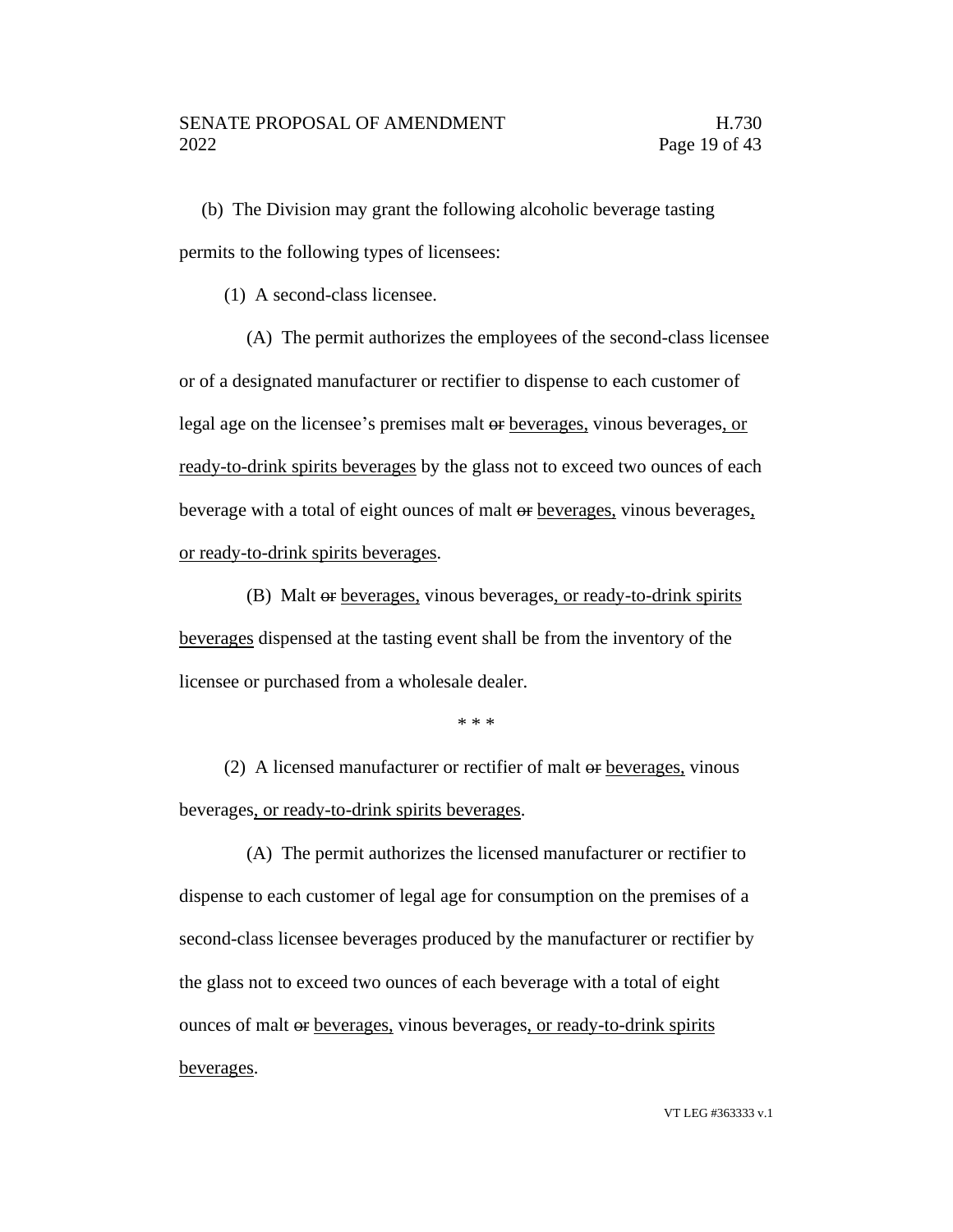\* \* \*

(3) A licensed wholesale dealer. The permit authorizes a licensed wholesale dealer to dispense malt or beverages, vinous beverages, or ready-todrink spirits beverages for promotional purposes at the wholesale dealer's premises without charge to invited employees of first-, second-, and third-class licensees, provided the invited employees are of legal age.

(c) A vinous beverage, ready-to-drink spirits beverage, or malt beverage tasting event held pursuant to subsection (b) of this section, not including an alcoholic beverage tasting conducted on the premises of the manufacturer or rectifier, shall comply with the following:

(1) continue for  $\theta$  not more than six hours, with  $\theta$  not more than six beverages to be offered at a single event, and no not more than two ounces of any single beverage and not more than a total of eight ounces of malt or beverages, vinous beverages, or ready-to-drink spirits beverages to be dispensed to a customer;

\* \* \*

Sec. 18. 7 V.S.A. § 256 is amended to read:

#### § 256. PROMOTIONAL TASTINGS FOR LICENSEES

 $(a)(1)$  At the request of a first- or second-class licensee, a holder of a manufacturer's, rectifier's, or wholesale dealer's license may distribute without charge to the first- or second-class licensee's management and staff, provided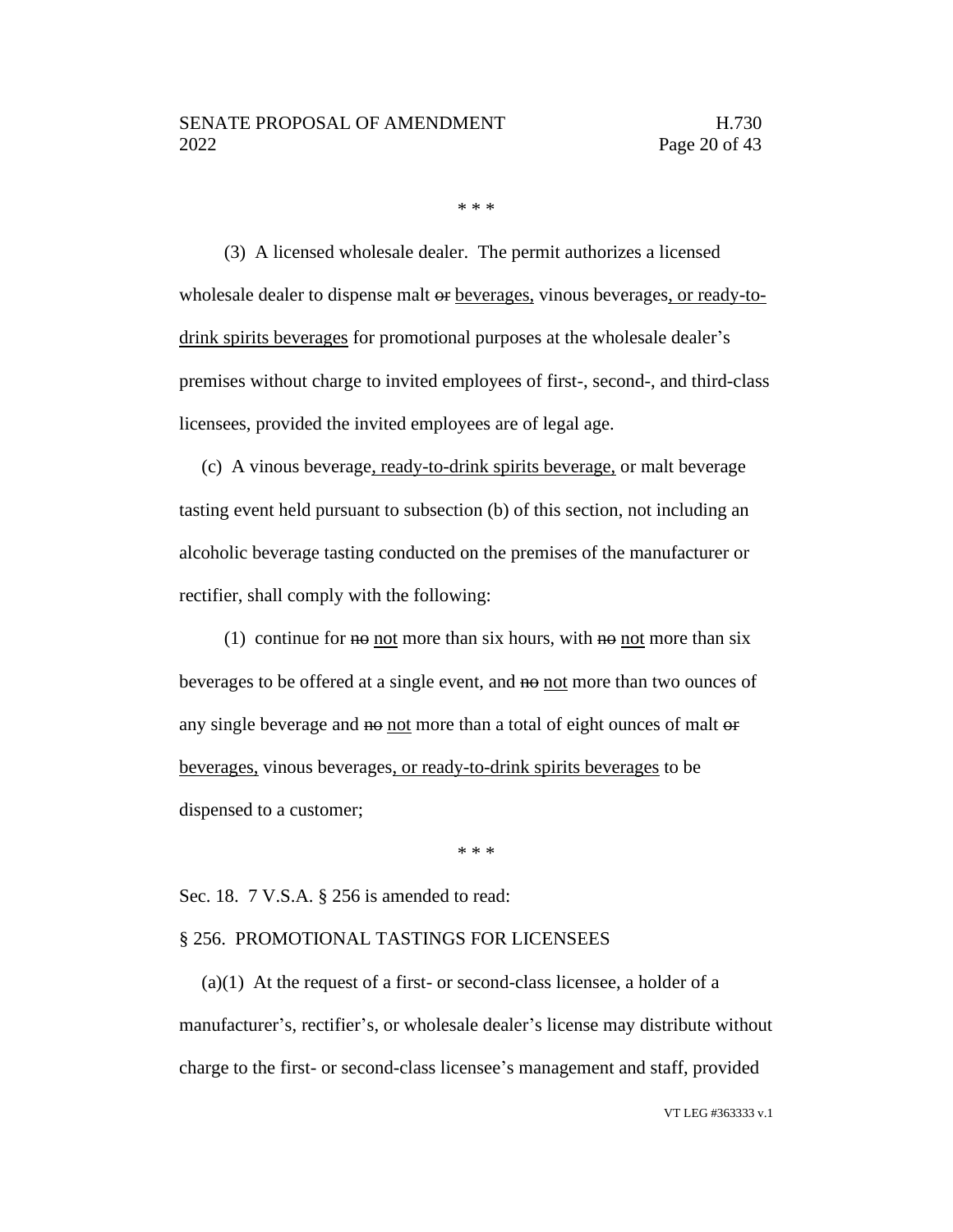# SENATE PROPOSAL OF AMENDMENT H.730 2022 Page 21 of 43

they are of legal age, two ounces per person of vinous  $\Theta$  beverages, malt beverages, or ready-to-drink spirits beverages for the purpose of promoting the beverage.

\* \* \*

(b)(1) At the request of a holder of a wholesale dealer's license, a first-class licensee may dispense malt or beverages, vinous beverages, or ready-to-drink spirits beverages for promotional purposes without charge to invited management and staff of first-, second-, or third-class licensees, provided they are of legal age.

\* \* \*

 $(c)(1)$  Upon receipt of a first- or second-class application by the Division, a holder of a wholesale dealer's license may dispense malt or beverages, vinous beverages, or ready-to-drink spirits beverages for promotional purposes without charge to invited management and staff of the business that has applied for a first- or second-class license, provided they are of legal age.

\* \* \*

(4) No malt or beverages, vinous beverages, or ready-to-drink spirits beverages shall be left behind at the conclusion of the tasting.

\* \* \*

VT LEG #363333 v.1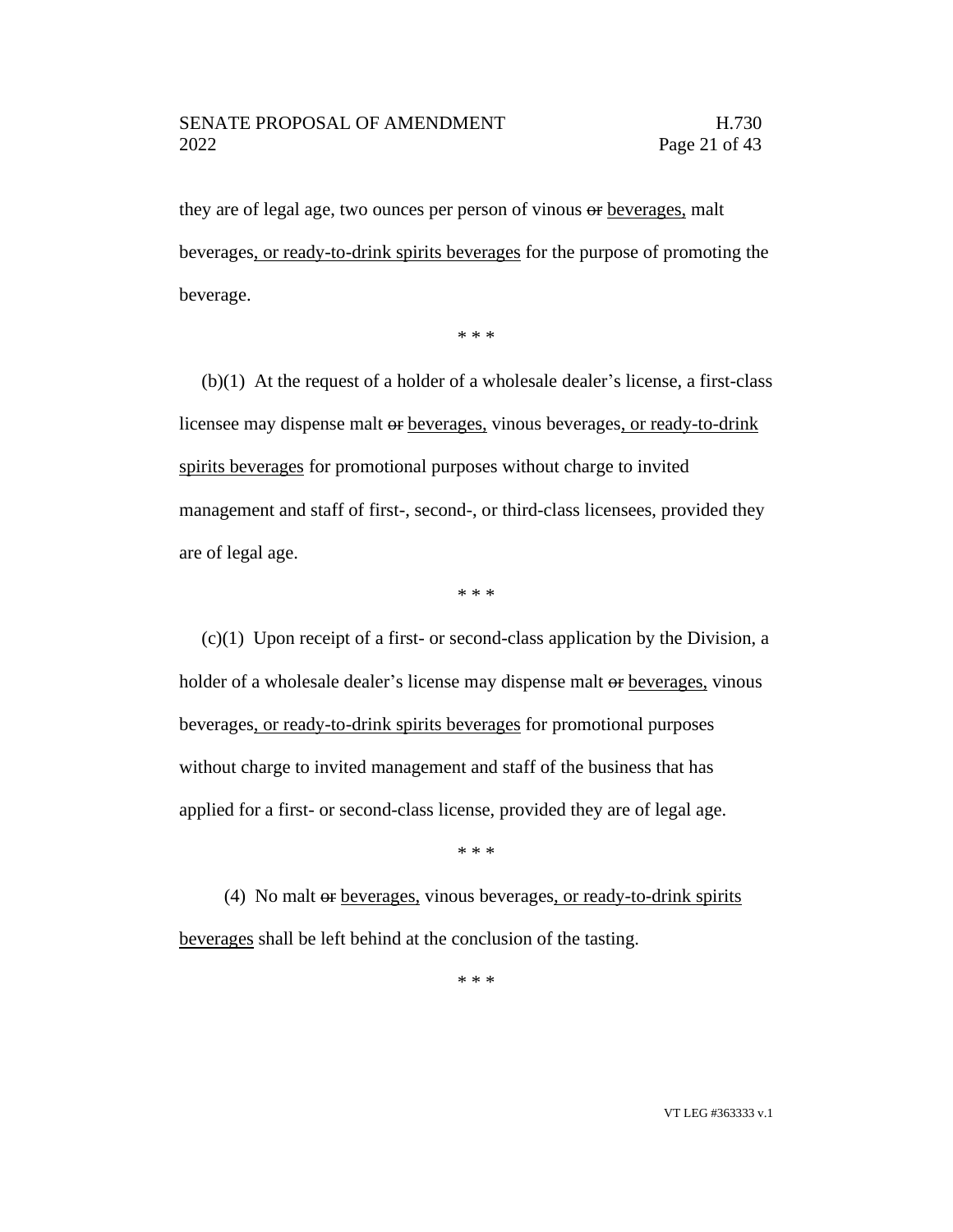Sec. 19. 7 V.S.A. § 257 is amended to read:

### § 257. TASTINGS FOR PRODUCT QUALITY ASSURANCE

\* \* \*

(b) Each sample of malt beverages or, vinous beverages, or ready-to-drink spirits beverages shall be no not larger than two ounces, and each sample of spirits or fortified wines shall be no not larger than one-quarter ounce.

\* \* \*

Sec. 20. 7 V.S.A. § 271 is amended to read:

# § 271. MANUFACTURER'S OR RECTIFIER'S LICENSE

(a)(1) The Board of Liquor and Lottery may grant a manufacturer's or rectifier's license upon application and payment of the fee provided in section 204 of this title that permits the license holder to operate a facility that manufactures or rectifies:

- (A) malt beverages;
- (B) vinous beverages and fortified wines; or
- (C) spirits, ready-to-drink spirits beverages, and fortified wines.

\* \* \*

(b) Except as otherwise provided in section 224 of this title and subsections  $(d)$ – $(f)$  of this section:

\* \* \*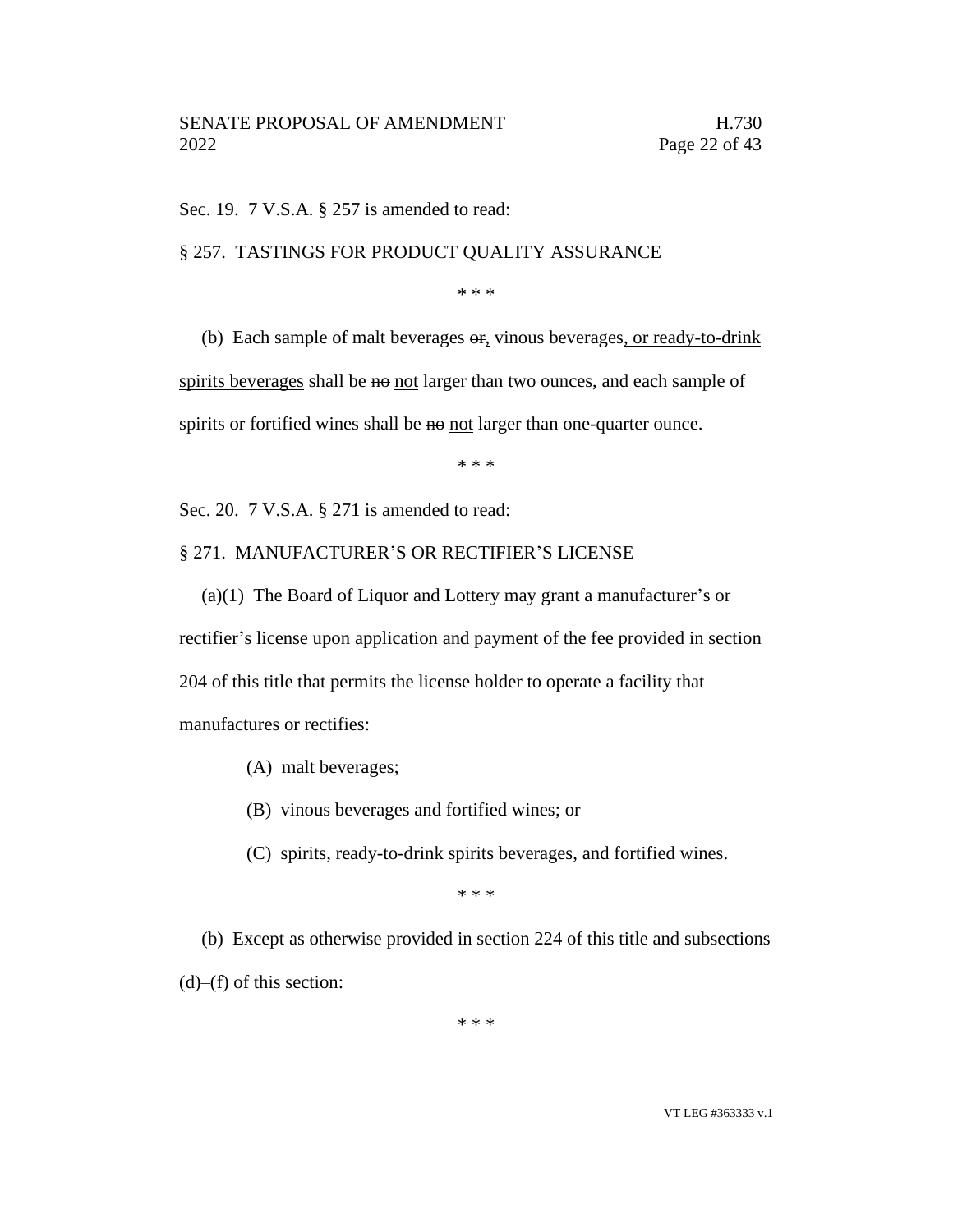(2) malt beverages and, vinous beverages, and ready-to-drink spirits beverages may be manufactured or rectified for sale to packagers or wholesale dealers, or for export, or both.

(c) A licensed manufacturer of vinous beverages or fortified wines, or both, may receive from another manufacturer licensed in or outside this State bulk shipments of vinous beverages to rectify with the licensee's own product, provided that the vinous beverages or fortified wines produced by the licensed manufacturer may contain no not more than 25 percent imported vinous beverages.

\* \* \*

Sec. 21. 7 V.S.A. § 273 is amended to read:

§ 273. WHOLESALE DEALER'S LICENSE

\* \* \*

(b) A wholesale dealer's license holder may distribute or sell malt beverages  $\Theta$ <sub>r</sub>, vinous beverages, or ready-to-drink spirits beverages to first- and second-class licensees and holders of educational sampling event permits.

\* \* \*

Sec. 22. 7 V.S.A. § 274 is amended to read:

§ 274. CERTIFICATE OF APPROVAL FOR DISTRIBUTION OF MALT

# OR BEVERAGES, VINOUS BEVERAGES,

# OR READY-TO DRINK SPIRITS BEVERAGES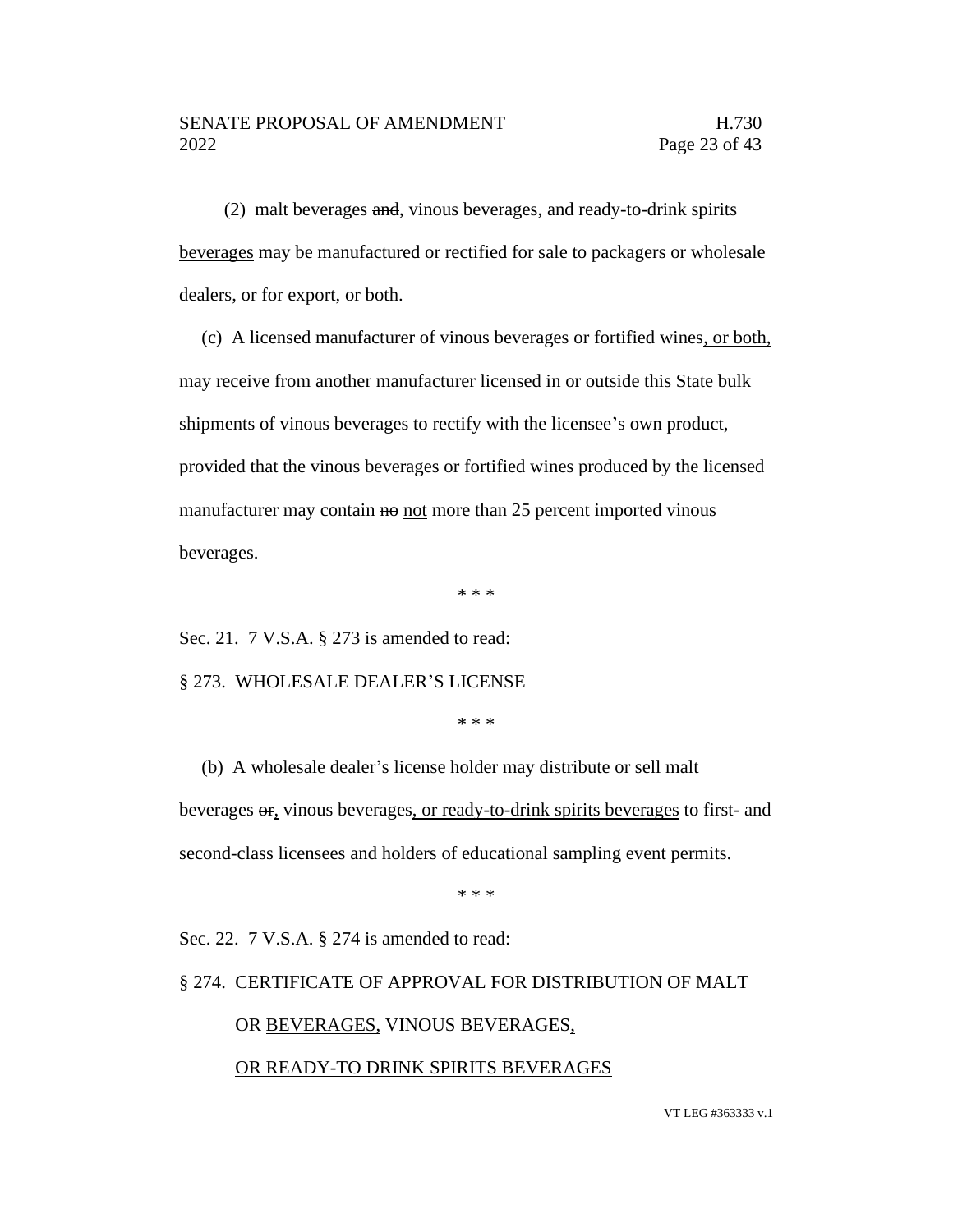# SENATE PROPOSAL OF AMENDMENT FRAMENTIES IN THE H.730 2022 Page 24 of 43

(a) The Board of Liquor and Lottery may grant to a manufacturer or distributor of malt or beverages, vinous beverages, or ready-to-drink spirits beverages that is not licensed under the provisions of this title a certificate of approval if the manufacturer or distributor does all of the following:

\* \* \*

(b) A certificate of approval shall permit the holder to export malt or beverages, vinous beverages, or ready-to-drink spirits beverages or sell malt or beverages, vinous beverages, or ready-to-drink spirits beverages to holders of packagers' or wholesale dealers' licenses issued under section 272 or 273 of this title, or both.

(c) A holder of a packager's or a wholesale dealer's license issued under this title shall not purchase within or outside the State, or import or cause to be imported into the State, any malt or beverages, vinous beverages, or ready-todrink spirits beverages unless the person, manufacturer, or distributor from which the beverages are obtained holds a valid certificate of approval or packager's license.

\* \* \*

Sec. 23. 7 V.S.A. § 275 is amended to read:

§ 275. SOLICITOR'S LICENSE

\* \* \*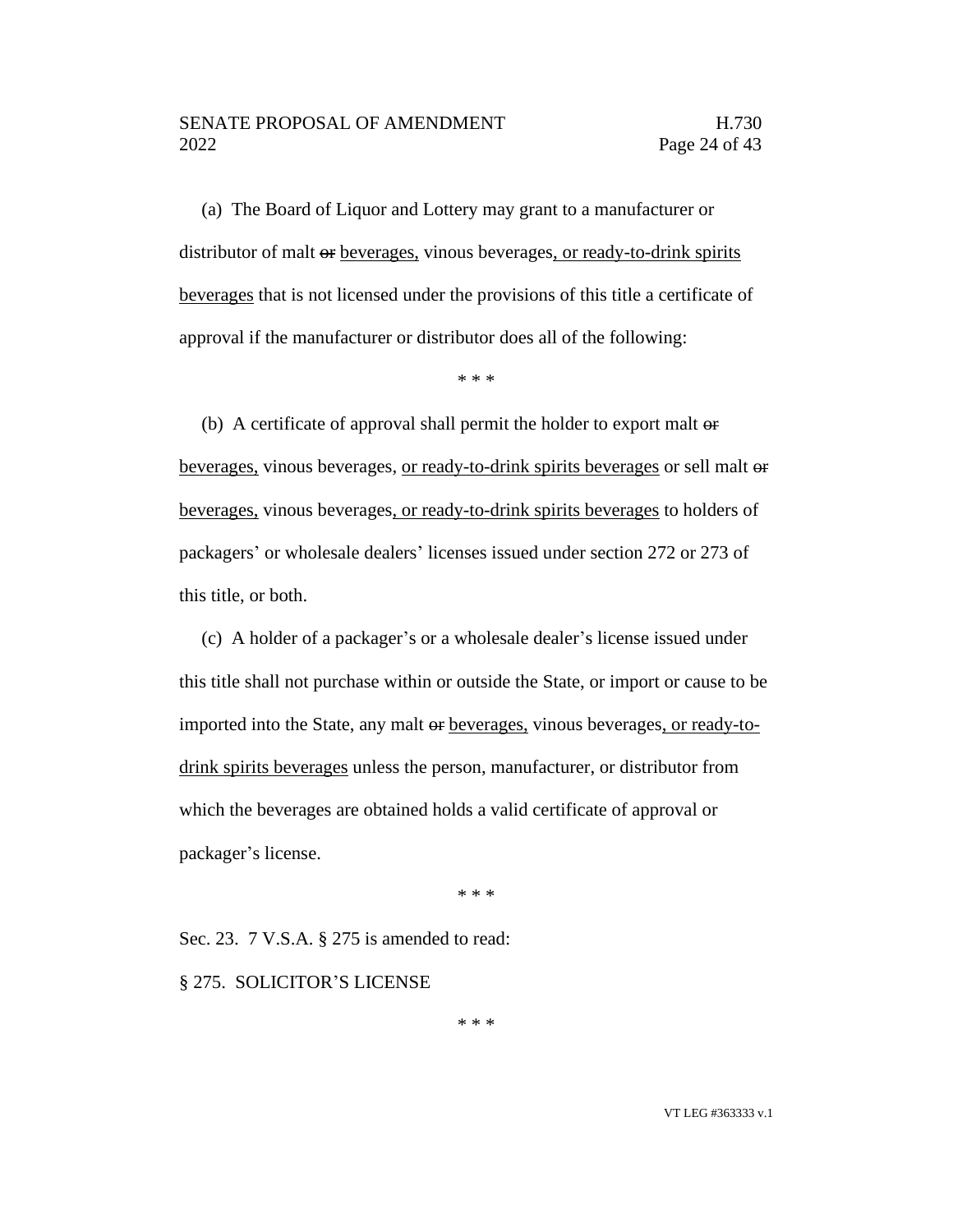(b) A solicitor's license holder may, by canvassing or interviewing holders of licenses issued under the provisions of this title:

(1) solicit orders for and promote the sale of malt or beverages, vinous beverages, or ready-to-drink spirits beverages; and

(2) promote the sale of spirits and fortified wines.

\* \* \*

(d) A person who solicits, or attempts to solicit, orders for malt or beverages, vinous beverages, or ready-to-drink spirits beverages; or promotes, or attempts to promote, the sale of malt or vinous beverages, ready-to-drink spirits beverages, spirits, or fortified wines by canvassing or interviewing a holder of a license issued under the provisions of this title, without having first obtained a solicitor's license as provided in this section, or who makes a false or fraudulent statement or representation in an application for the license or in connection with an application shall be imprisoned not more than six months or fined not more than \$500.00, or both.

Sec. 24. 7 V.S.A. § 277 is amended to read:

# § 277. MALT AND, VINOUS, AND READY-TO-DRINK SPIRITS

# BEVERAGE CONSUMER SHIPPING LICENSE

(a)(1) A manufacturer or rectifier of malt  $\Theta$  beverages, vinous beverages, or ready-to-drink spirits beverages licensed in Vermont may be granted an instate consumer shipping license by filing with the Division of Liquor Control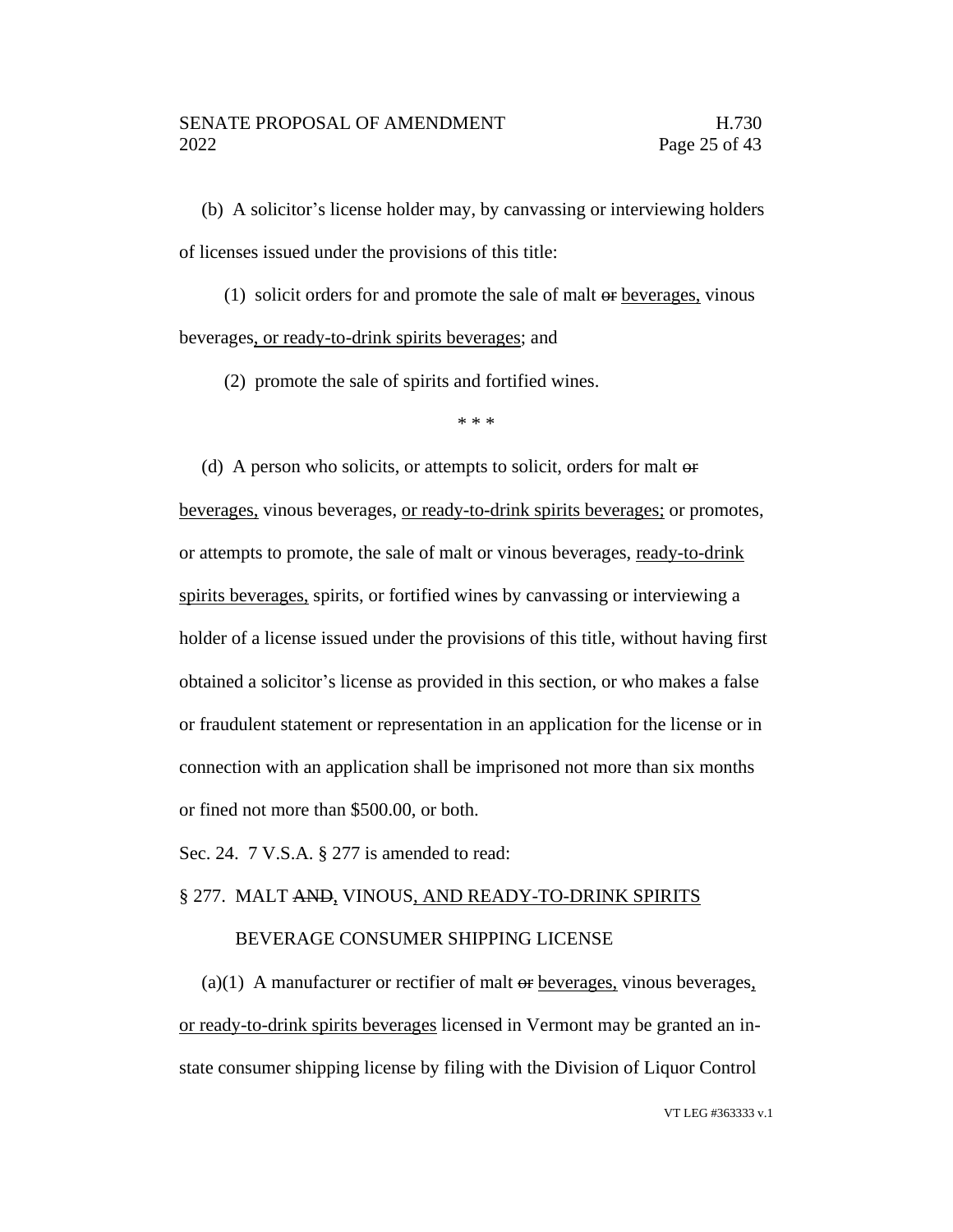an application in a form required by the Commissioner accompanied by a copy of the applicant's current Vermont manufacturer's license and the fee provided in section 204 of this title.

\* \* \*

 $(b)(1)$  A manufacturer or rectifier of malt  $\Theta$  beverages, vinous beverages, or ready-to-drink spirits beverages licensed in another state that operates a brewery  $\Theta$ <sub>r</sub>, winery, or distillery in the United States and holds valid state and federal permits and licenses may be granted an out-of-state consumer shipping license by filing with the Division of Liquor Control an application in a form required by the Commissioner accompanied by copies of the applicant's current out-of-state manufacturer's license and the fee provided in section 204 of this title.

\* \* \*

 $(c)(1)$  A consumer shipping license granted pursuant to this section shall permit the licensee to ship malt or beverages, vinous beverages, or ready-todrink spirits beverages produced by the licensee to private residents for personal use and not for resale.

(2) A licensee shall not ship more than 12 cases of malt beverages containing no not more than 36 gallons of malt beverages or no not more than 12 cases of vinous beverages or ready-to-drink spirits beverages containing no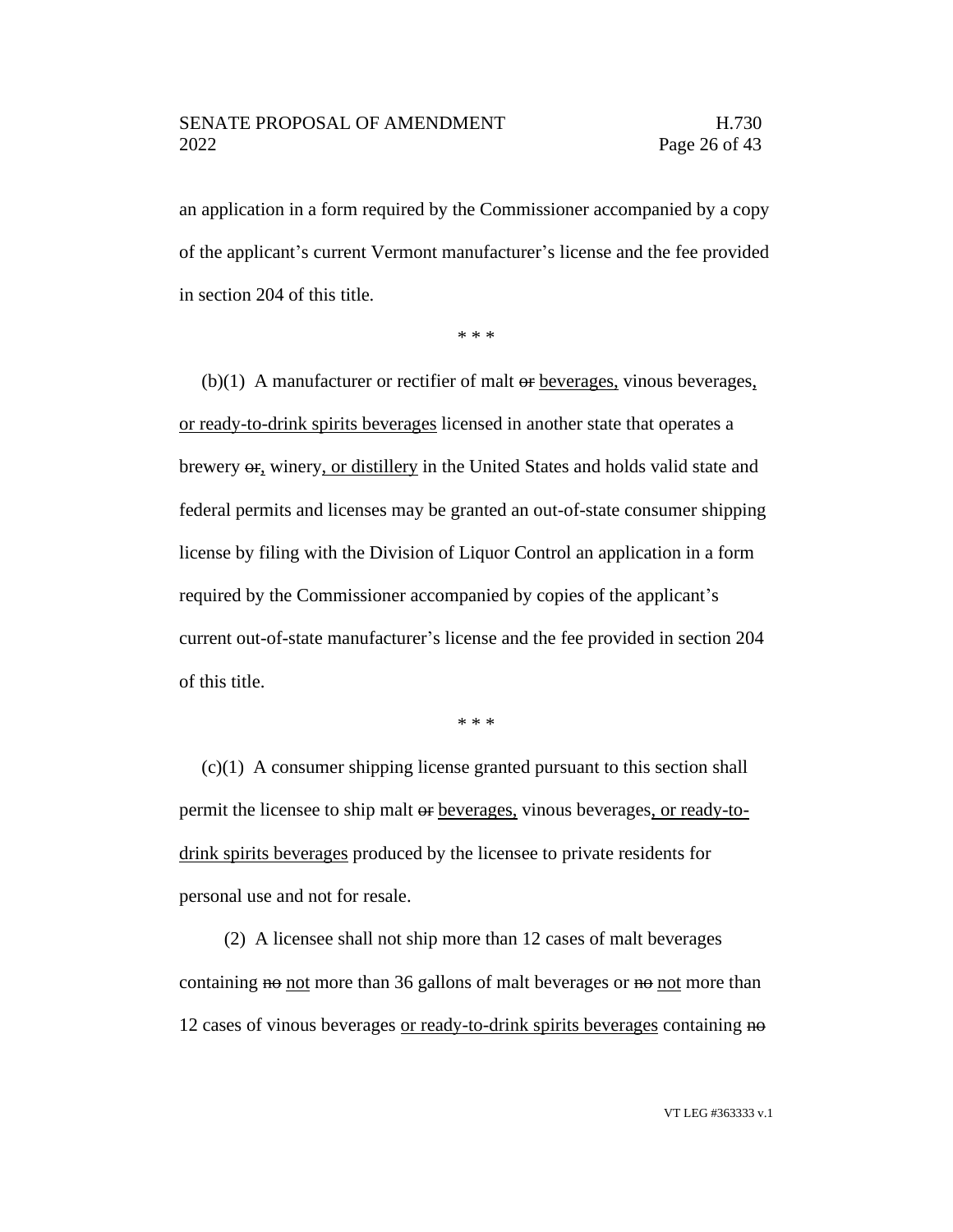not more than 29 gallons of vinous beverages or ready-to-drink spirits

beverages to any one Vermont resident in any calendar year.

\* \* \*

Sec. 25. 7 V.S.A. § 279 is amended to read:

§ 279. CONSUMER AND RETAIL SHIPPING LICENSES; GENERAL

# REQUIREMENTS

A holder of a shipping license granted pursuant to section 277 or 278 of this subchapter shall comply with all of the following:

\* \* \*

(4) Report at least twice per year to the Division if a holder of a consumer shipping license and once per year if a holder of a retail shipping license in a manner and form required by the Commissioner all the following information:

(A) the total amount of malt  $\Theta$  beverages, vinous beverages, or ready-to-drink spirits beverages shipped into or within the State during the preceding six months if a holder of a consumer shipping license or during the preceding 12 months if a holder of a retail shipping license;

\* \* \*

(5) Pay to the Commissioner of Taxes the tax required pursuant to section 421 of this title on the malt or <u>beverages</u>, vinous beverages, or readyto-drink spirits beverages shipped pursuant to this subchapter and comply with

VT LEG #363333 v.1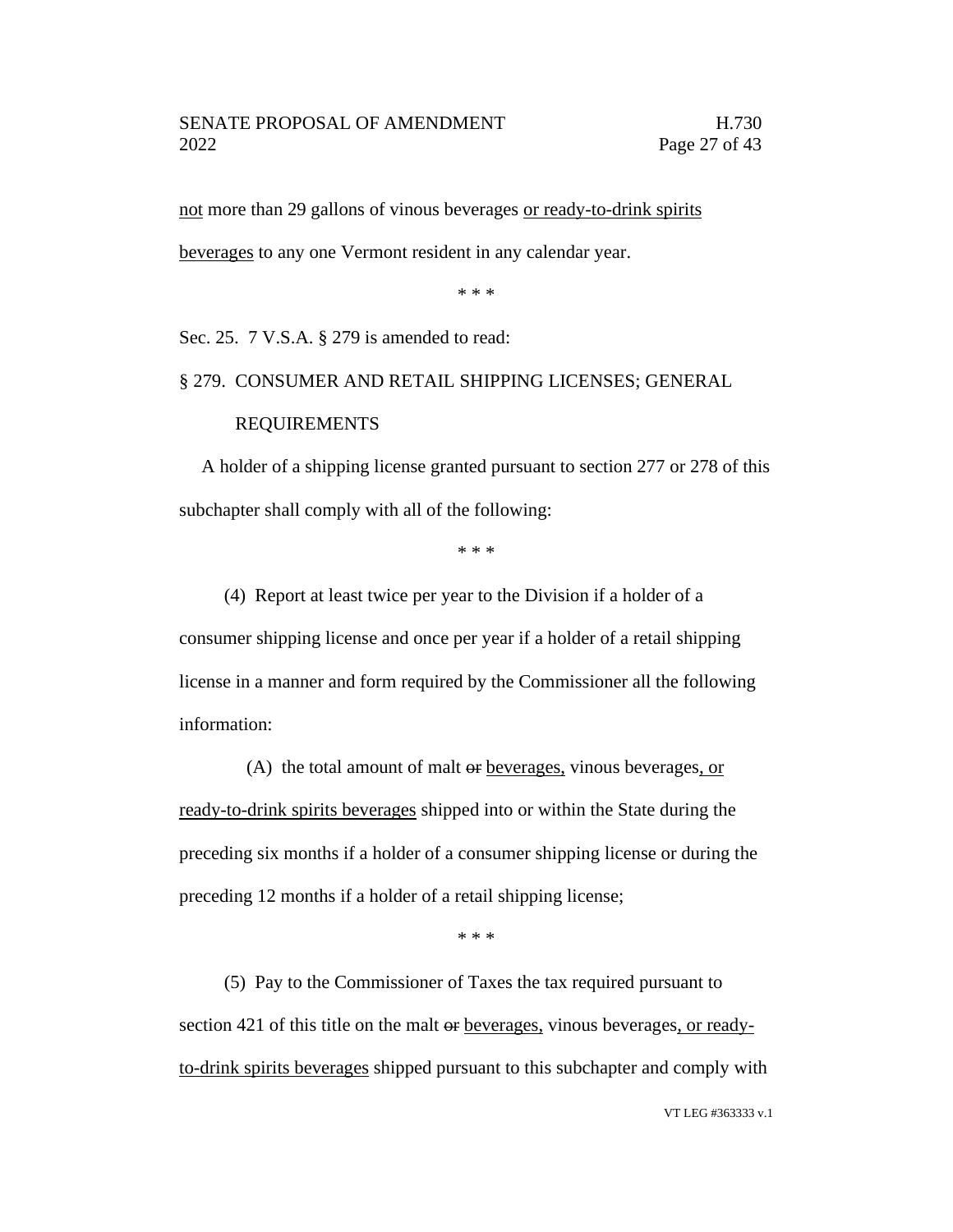the provisions of 32 V.S.A. chapter 233, 24 V.S.A. § 138, and any other legally authorized local sales taxes. Delivery in this State shall be deemed to constitute a sale in this State at the place of delivery and shall be subject to all appropriate taxes levied by the State of Vermont.

\* \* \*

Sec. 26. 7 V.S.A. § 280 is amended to read:

### § 280. COMMON CARRIERS; REQUIREMENTS

(a) A common carrier shall not deliver malt or beverages, vinous beverages, or ready-to-drink spirits beverages pursuant to this chapter until it has complied with the training provisions in section 213 of this title and been certified by the Division of Liquor Control.

(b) No employee of a certified common carrier may deliver malt  $\Theta$ beverages, vinous beverages, or ready-to-drink spirits beverages until that employee completes the training required pursuant to subsection 213(c) of this title.

(c) A certified common carrier shall deliver only malt or beverages, vinous beverages, or ready-to-drink spirits beverages that have been shipped by the holder of a license issued under section 277 or 278 of this subchapter or vinous beverages that have been shipped by the holder of a vinous beverage storage license issued under section 283 of this subchapter.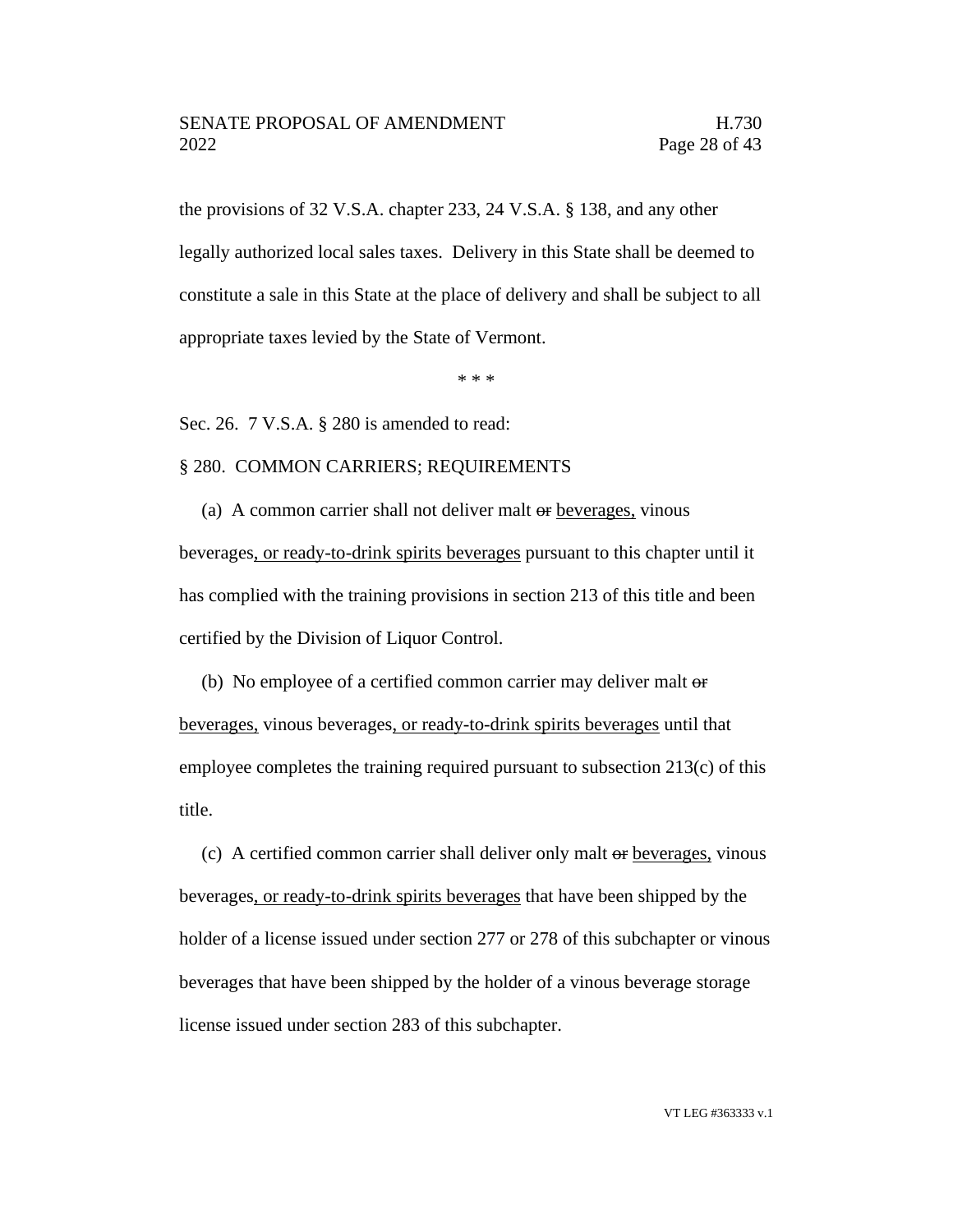Sec. 27. 7 V.S.A. § 281 is amended to read:

#### § 281. PROHIBITIONS

(a)(1) Except as otherwise provided in section 226 of this title, direct shipments of malt or beverages, vinous beverages, or ready-to-drink spirits beverages are prohibited if the shipment is not specifically authorized and in compliance with sections 277–280 of this subchapter.

(2) Any person who knowingly makes, participates in, imports, or receives a direct shipment of malt or beverages, vinous beverages, or ready-todrink spirits beverages from a person who does not hold a license, permit, or certificate pursuant to sections 226 or 277–280 of this title may be fined not more than \$2,500.00 or imprisoned not more than one year, or both.

(b) The holder of a license issued pursuant to section 277 or 278 of this title or a common carrier that ships malt or beverages, vinous beverages, or readyto-drink spirits beverages to an individual under 21 years of age shall be fined not less than \$1,000.00 or more than \$3,000.00 or imprisoned not more than two years, or both.

\* \* \*

\* \* \* Tax on ready-to-drink spirits beverages; effective July 1, 2022 \* \* \* Sec. 28. 7 V.S.A. § 421 is amended to read:

§ 421. TAX ON MALT AND VINOUS BEVERAGES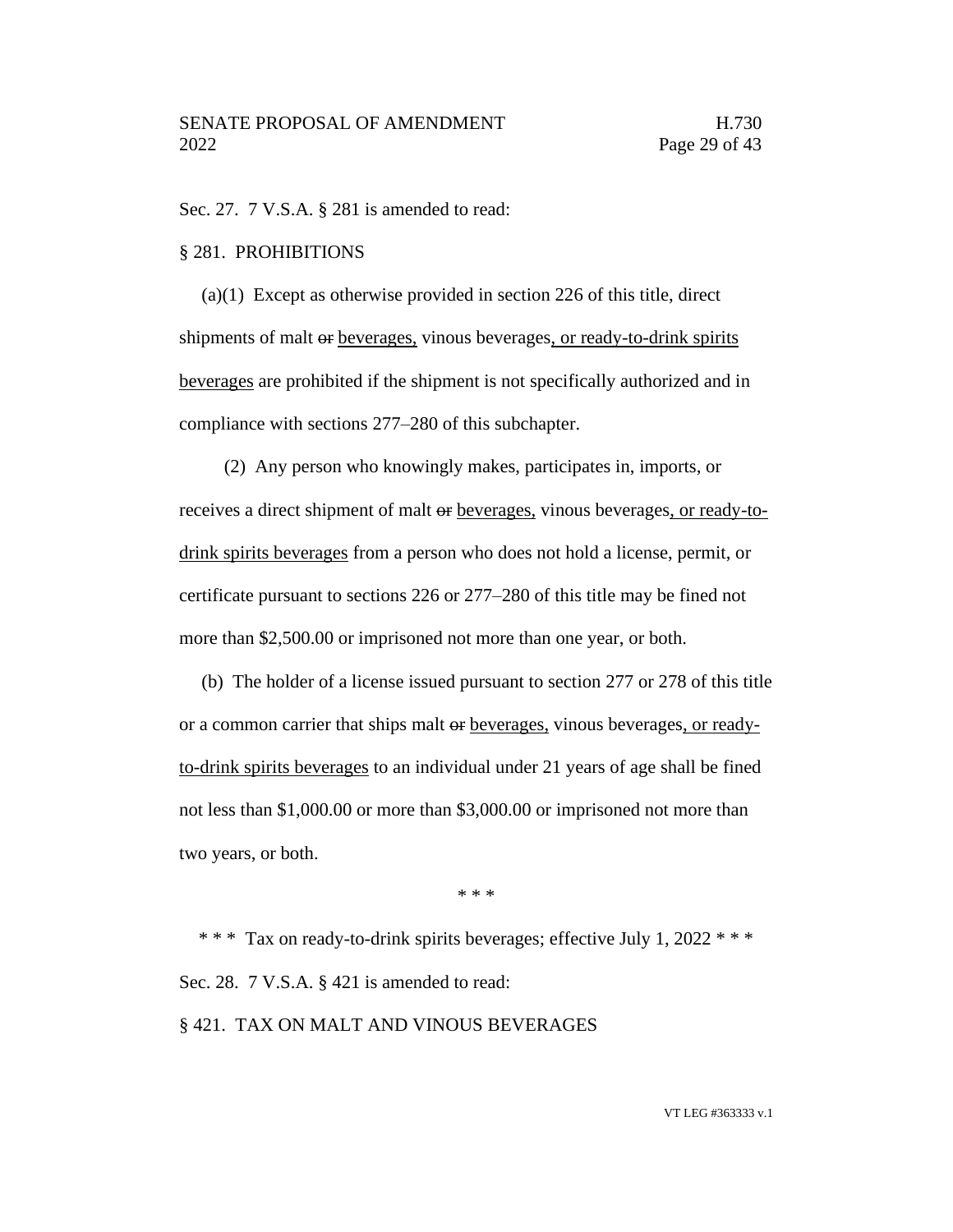(a) Every packager and wholesale dealer shall pay to the Commissioner of Taxes:

(1) the sum of 26 and one-half cents per gallon for every gallon or its equivalent of malt beverages containing not more than six percent of alcohol by volume at 60 degrees Fahrenheit sold by them to retailers in the State; and

 $(2)$  the sum of 55 cents per gallon for each gallon of:

(A) malt beverages containing more than six percent of alcohol by volume at 60 degrees Fahrenheit; and each gallon of

(B) vinous beverages sold by them to retailers in the State; and

(3) the sum of \$1.10 per gallon of ready-to-drink spirits beverages sold by them to retailers in the State.

(b) A manufacturer or rectifier of malt beverages, or vinous beverages, or ready-to-drink spirits beverages shall pay the taxes required by this subsection to the Commissioner of Taxes for all malt and vinous beverages manufactured or rectified by them and sold at retail.

 $\overline{(b)(c)}$  A packager or wholesale dealer may sell malt  $\overline{o}$  beverages, vinous beverages, or ready-to-drink spirits beverages to any duly authorized agency of the U.S. Armed Forces on any U.S. Armed Forces' installation presently existing in the State or which that may in the future be established as though to a retail dealer but without the payment of the gallonage tax, subject to the filing of the returns as provided in subsection (c) of this section.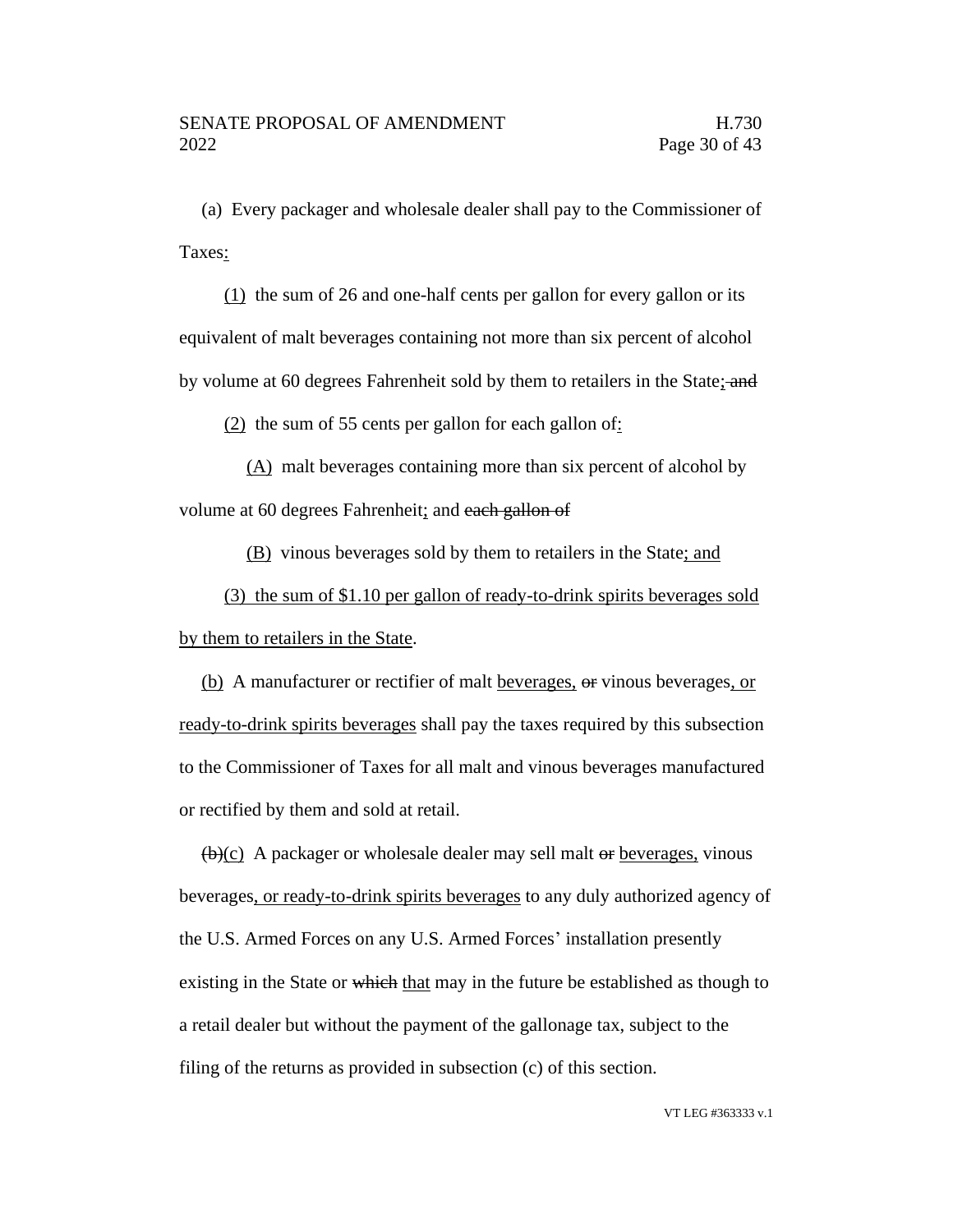# SENATE PROPOSAL OF AMENDMENT FRAMENTIES IN THE H.730 2022 Page 31 of 43

 $\left(\frac{e}{(t+1)}\right)(d)(1)$  For the purpose of ascertaining the amount of tax, on the filing dates set out in subdivision (2) of this subsection according to tax liability, each packager, wholesale dealer, manufacturer, or rectifier shall transmit to the Commissioner of Taxes, upon a form prepared and furnished by the Commissioner, a statement or return under oath or affirmation showing the quantity of malt and beverages, vinous beverages, and ready-to-drink spirits beverages sold by the packager, wholesale dealer, manufacturer, or rectifier during the preceding filing period, and report any other information requested by the Commissioner accompanied by payment of the tax required by this section. The amount of tax computed under subsection (a) of this section shall be rounded to the nearest whole cent. At the same time this form is due, each packager, wholesale dealer, manufacturer, or rectifier also shall transmit to the Commissioner in electronic format a separate report showing the description, quantity, and price of malt and beverages, vinous beverages, and ready-todrink spirits beverages sold by the packager, wholesale dealer, manufacturer, or rectifier to each retail dealer as defined in section 2 of this title; provided, however, for direct sales to retail dealers by manufacturers or rectifiers of vinous beverages or ready-to-drink spirits beverages, the report required by this subsection may be submitted in a nonelectronic format.

\* \* \*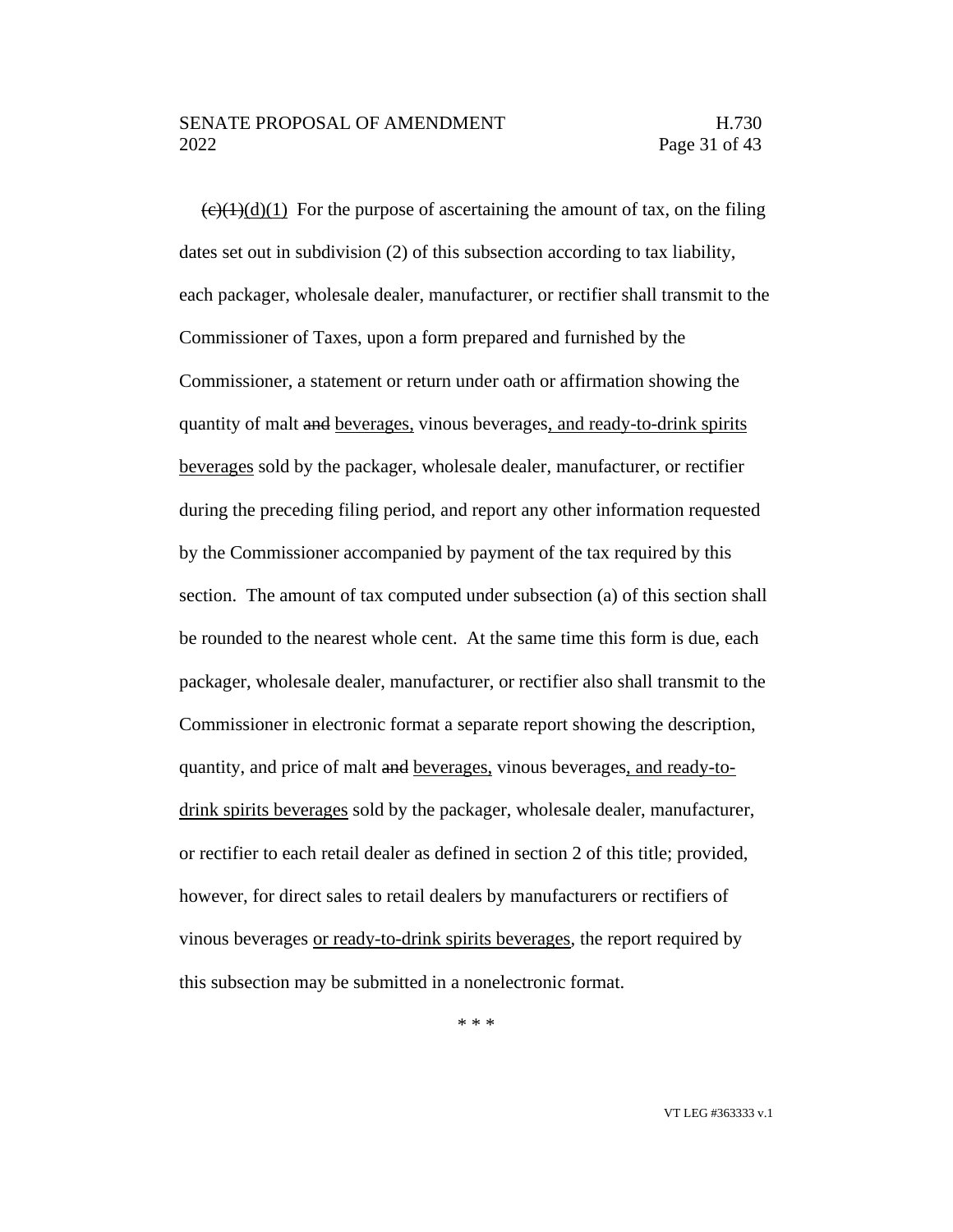\* \* \* Tax on ciders; effective July 1, 2023 \* \* \*

Sec. 28a. 7 V.S.A. § 421 is amended to read:

# § 421. TAX ON MALT AND VINOUS BEVERAGES

(a) Every packager and wholesale dealer shall pay to the Commissioner of Taxes:

(1) the sum of 26 and one-half cents per gallon for every gallon or its equivalent of:

(A) malt beverages containing not more than six percent of alcohol by volume at 60 degrees Fahrenheit sold by them to retailers in the State; and

(B) ciders containing not more than seven percent of alcohol by

volume at 60 degrees Fahrenheit sold by them to retailers in the State;

(2) the sum of 55 cents per gallon for each gallon of:

(A) malt beverages containing more than six percent of alcohol by

volume at 60 degrees Fahrenheit;

(B) ciders containing more than seven percent of alcohol by volume

at 60 degrees Fahrenheit sold by them to retailers in the State; and

(C) vinous beverages sold by them to retailers in the State; and

\* \* \*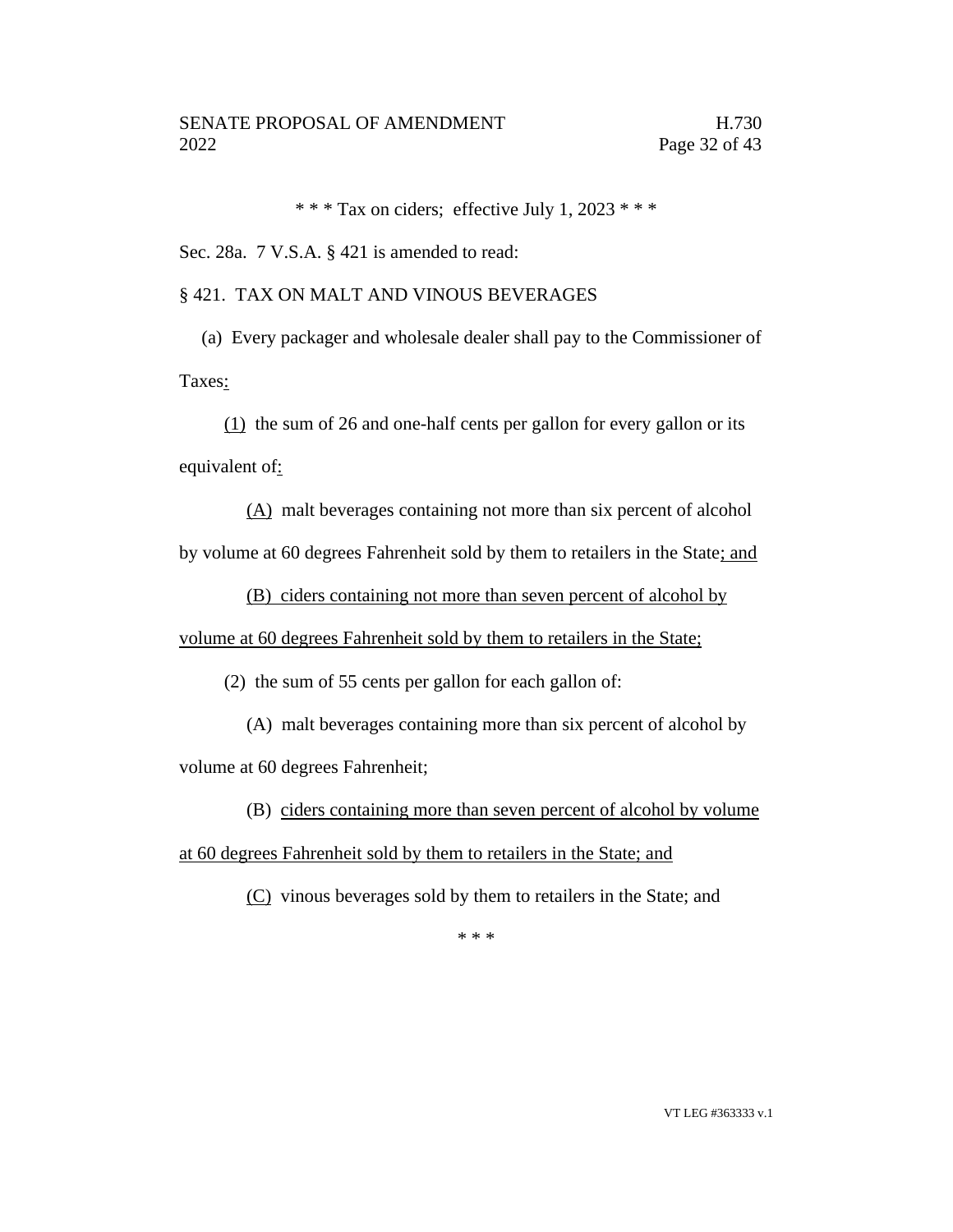Sec. 29. 7 V.S.A. § 651 is amended to read:

### § 651. SOLICITING ORDERS

A person who, for himself or herself or as agent, takes or solicits orders for the sale of malt or beverages, vinous beverages, or ready-to-drink spirits beverages, except for licensees or from agencies of the U.S. Armed Forces as specified in section 421 of this title, or of spirits or fortified wines shall be imprisoned not more than six months or fined not more than \$500.00 nor less than \$100.00, or both.

Sec. 30. 7 V.S.A. § 656 is amended to read:

# § 656. PERSON 16 YEARS OF AGE OR OLDER AND UNDER 21 YEARS OF AGE MISREPRESENTING AGE, PROCURING, POSSESSING, OR CONSUMING ALCOHOLIC BEVERAGES; CIVIL VIOLATION

(a) Prohibited conduct; offense.

(1) Prohibited conduct. A person 16 years of age or older and under 21 years of age shall not:

(A) Falsely represent his or her the person's age for the purpose of procuring or attempting to procure malt or vinous beverages, ready-to-drink spirits beverages, spirits, or fortified wines from any licensee, State liquor agency, or other person or persons.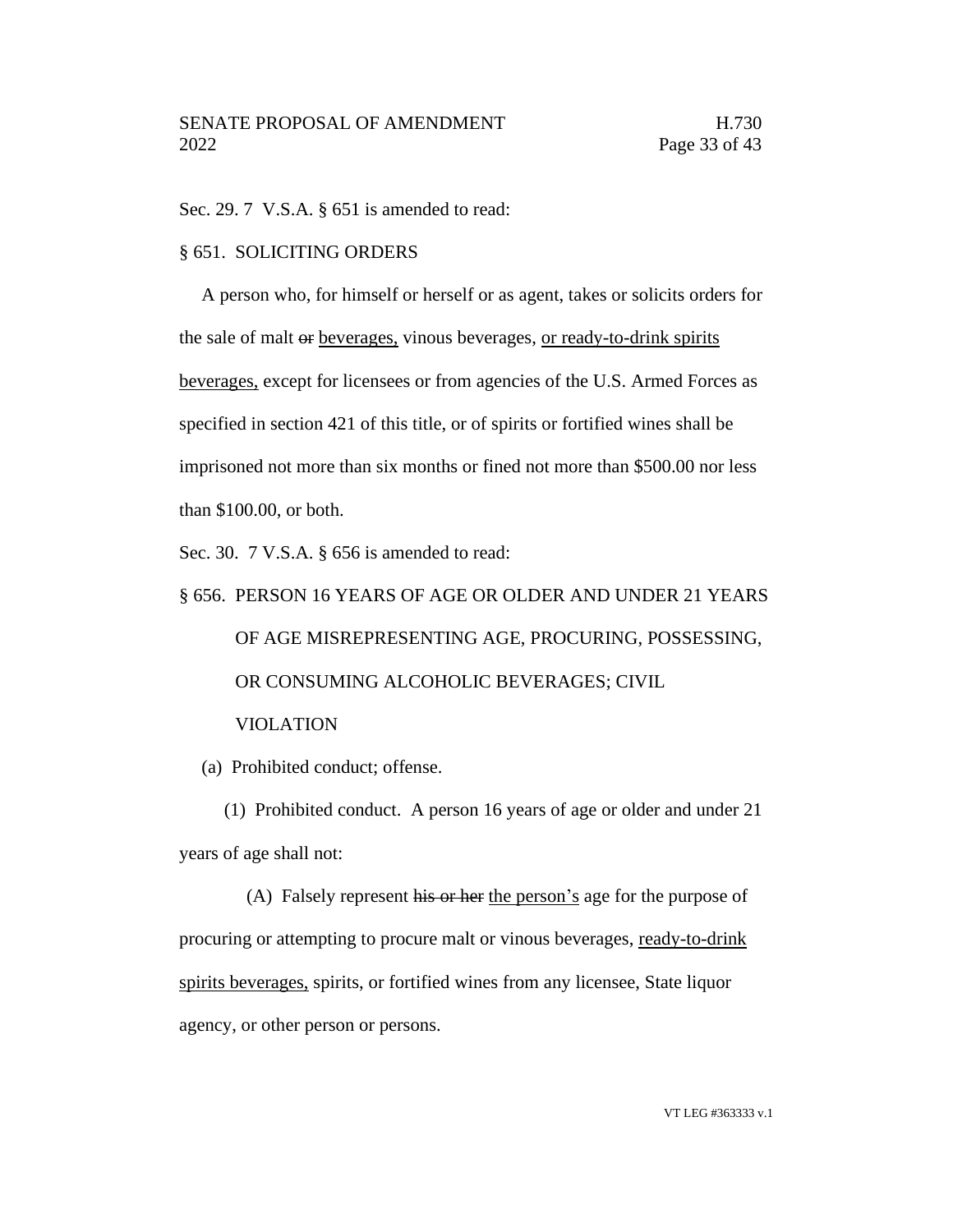(B) Possess malt or vinous beverages, ready-to-drink spirits

beverages, spirits, or fortified wines for the purpose of consumption by himself or herself the person or other minors, except in the regular performance of duties as an employee of a licensee licensed to sell alcoholic liquor.

(C) Consume malt or vinous beverages, ready-to-drink spirits beverages, spirits, or fortified wines. A violation of this subdivision may be prosecuted in a jurisdiction where the minor has consumed malt or vinous beverages, ready-to-drink spirits beverages, spirits, or fortified wines or in a jurisdiction where the indicators of consumption are observed.

\* \* \*

Sec. 31. 7 V.S.A. § 701 is amended to read:

#### § 701. DEFINITIONS

Except as otherwise provided pursuant to section 752 of this chapter, as used in this chapter:

(1) "Certificate of approval" means an authorization by the Board of Liquor and Lottery pursuant to section 274 of this title to a manufacturer or distributor of malt beverages or, vinous beverages, or both, ready-to-drink spirits beverages not licensed under the provisions of this title, to sell those beverages to holders of a packager's or wholesale dealer's license issued by the Board pursuant to section 272 or 273 of this title.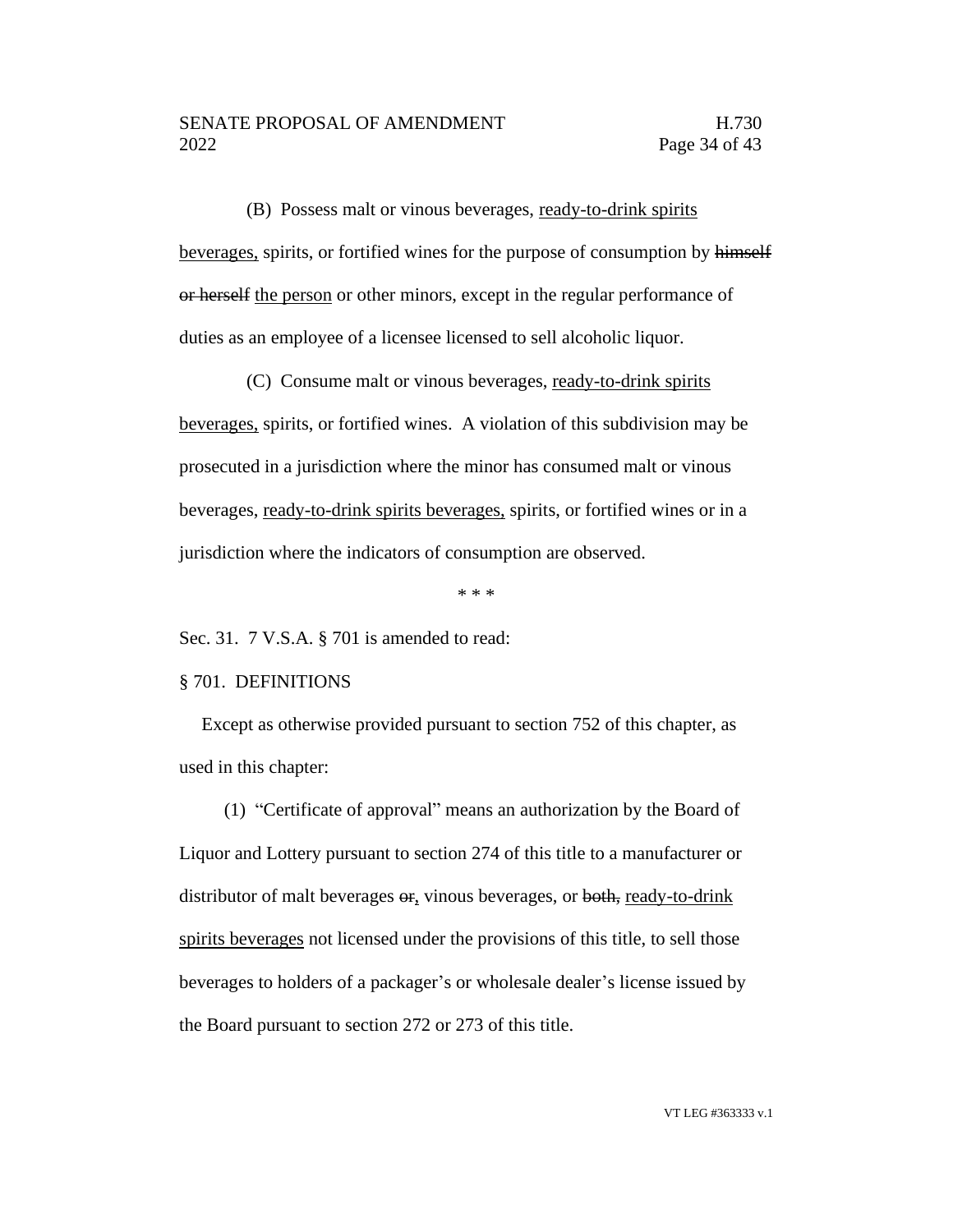(2) "Franchise" or "agreement" shall mean means one or more of the following:

\* \* \*

(B) a relationship that has been in existence for at least one year in which the wholesale dealer is granted the right to offer and sell the brands of malt beverages  $\sigma$ , vinous beverages, or ready-to-drink spirits beverages offered by the certificate of approval holder or manufacturer;

\* \* \*

(E) a relationship that has been in existence for at least one year in which the wholesale dealer's business is substantially reliant on the certificate of approval holder or manufacturer for the continued supply of malt beverages or, vinous beverages, or ready-to-drink spirits beverages; or

\* \* \*

(3) "Franchisee" means any malt beverages or, vinous beverages, or ready-to-drink spirits beverages wholesale dealer to whom a franchise or agreement as defined in this section is granted or offered, or any malt beverages or, vinous beverages, or ready-to-drink spirits beverages certificate of approval holder or manufacturer who is a party to a franchise or agreement as defined in this section.

(4) "Franchisor" means any malt beverages or, vinous beverages, or ready-to-drink spirits beverages certificate of approval holder or manufacturer

VT LEG #363333 v.1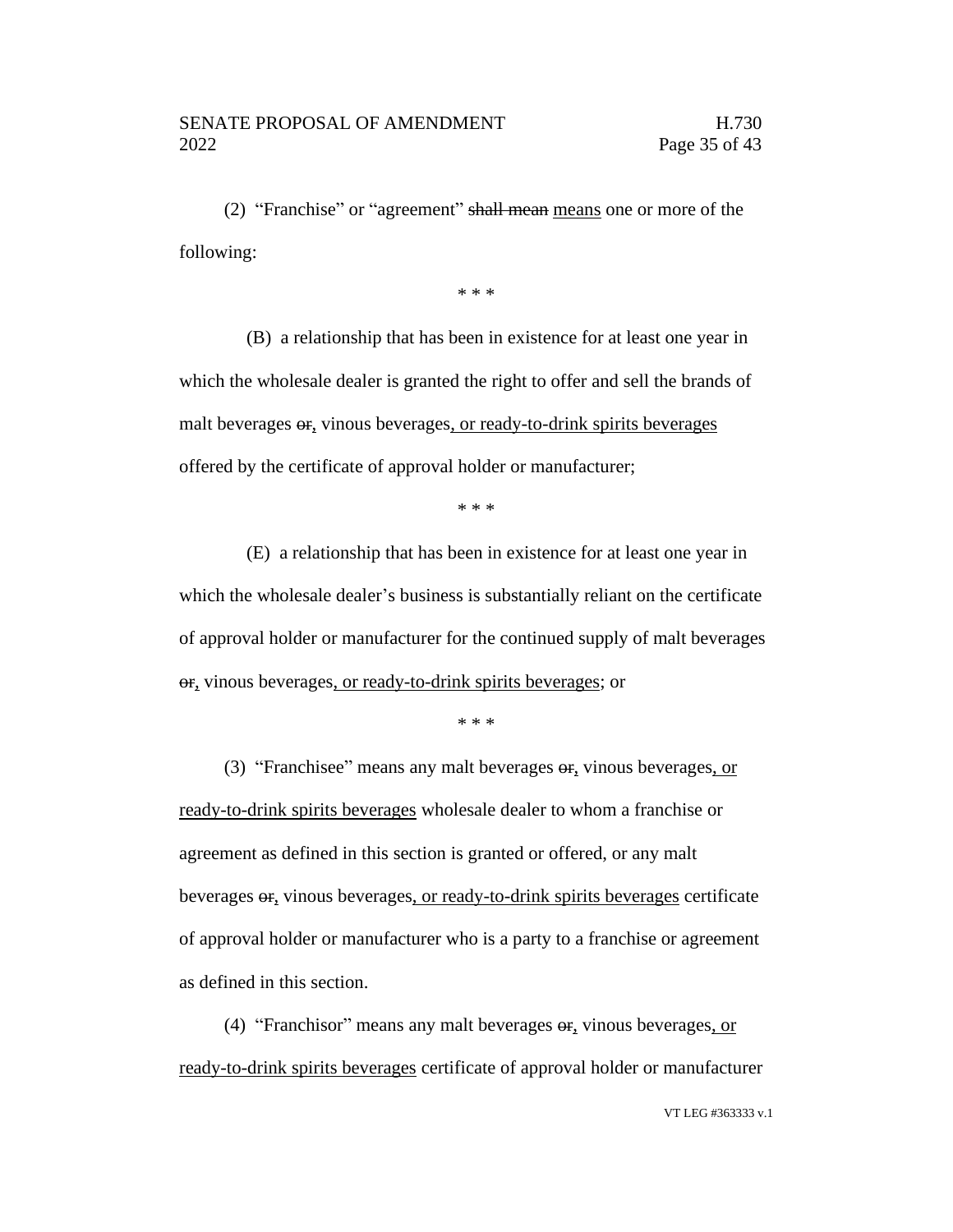who enters into any franchise or agreement with a malt beverages or vinous beverages wholesale dealer, or any malt beverages or vinous beverages certificate of approval holder or manufacturer who is a party to a franchise or agreement as defined in this section.

\* \* \*

Sec. 32. 7 V.S.A. § 702 is amended to read:

# § 702. PROHIBITED ACTS BY MANUFACTURER OR CERTIFICATE OF APPROVAL HOLDER

A manufacturer or certificate of approval holder shall not do any of the following:

\* \* \*

(2) Induce or coerce, or attempt to induce or coerce, any wholesale dealer to do any illegal act or thing by threatening to cancel or terminate the wholesale dealer's malt beverages  $\theta$ , vinous beverages, or ready-to-drink spirits beverages franchise agreement.

(3) Fail or refuse to deliver promptly to a wholesale dealer after the receipt of its order any malt beverages or, vinous beverages, or ready-to-drink spirits beverages when the product is available for immediate sale. If a manufacturer or certificate of approval holder believes in good faith that it does not have a sufficient amount of a product available for immediate sale to satisfy the demand of a wholesale dealer and its other customers, it shall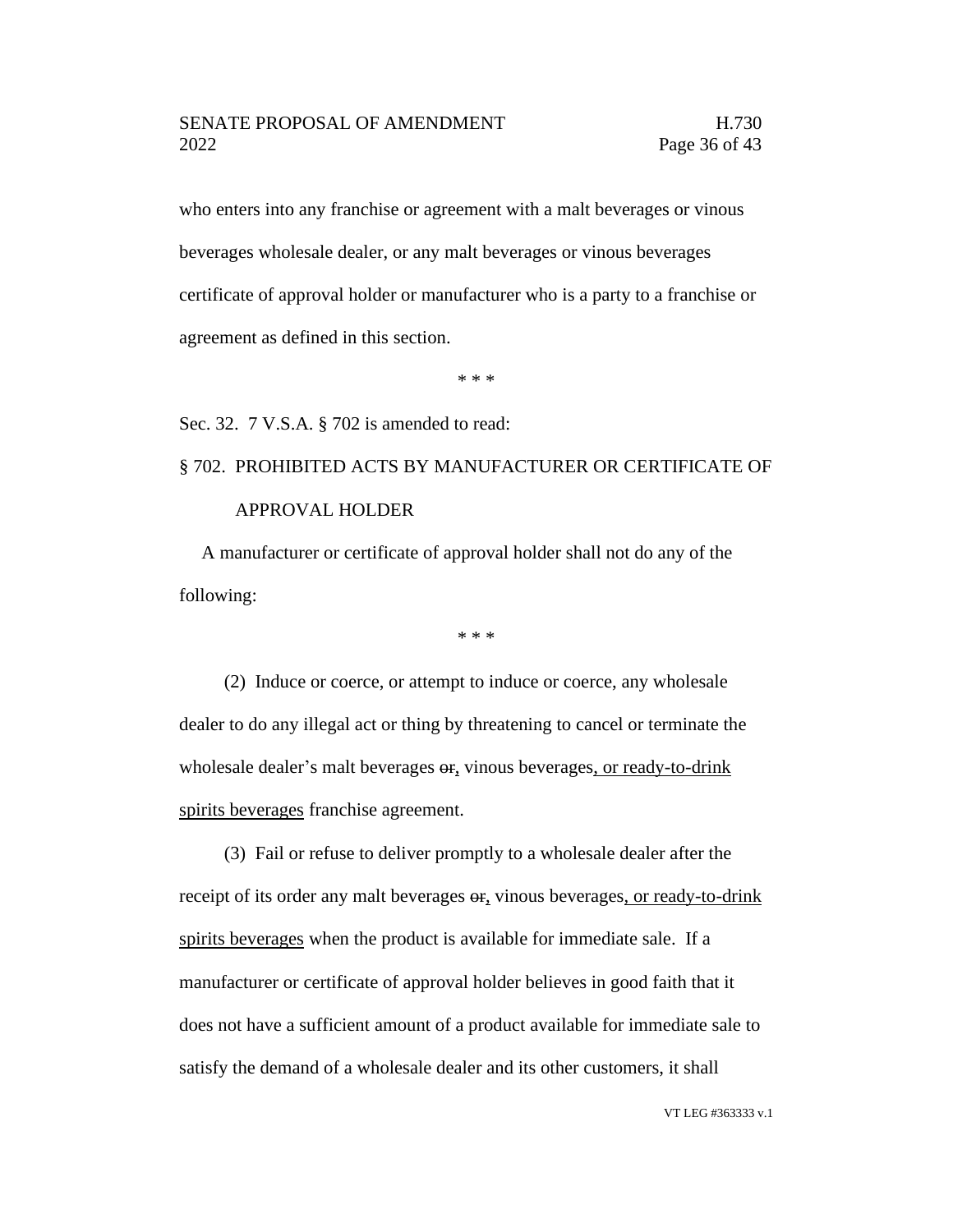allocate the available product between the wholesale dealer and its other customers in a fair and equitable manner.

\* \* \*

Sec. 33. 7 V.S.A. § 705 is amended to read:

#### § 705. EXCLUSIVE TERRITORIES

No certificate of approval holder or manufacturer, who designates a sales territory for which a wholesale dealer shall be primarily responsible or in which a wholesale dealer is required to concentrate its efforts, shall enter into any franchise or agreement with any other wholesale dealer for the purpose of establishing an additional franchisee for its brand or brands of malt beverages or, vinous beverages, or ready-to-drink spirits beverages in the territory being primarily served or concentrated upon by the first licensed wholesale dealer. Sec. 34. 7 V.S.A. § 706 is amended to read:

#### § 706. SALE TO RETAILERS BY FRANCHISEES

No franchisee that is granted a sales territory for which the franchisee shall be primarily responsible or in which the franchisee is required to concentrate its efforts shall make any sale or delivery of malt beverages or, vinous beverages, or ready-to-drink spirits beverages to any retail licensee whose place of business is not within the sales territory granted to the franchisee.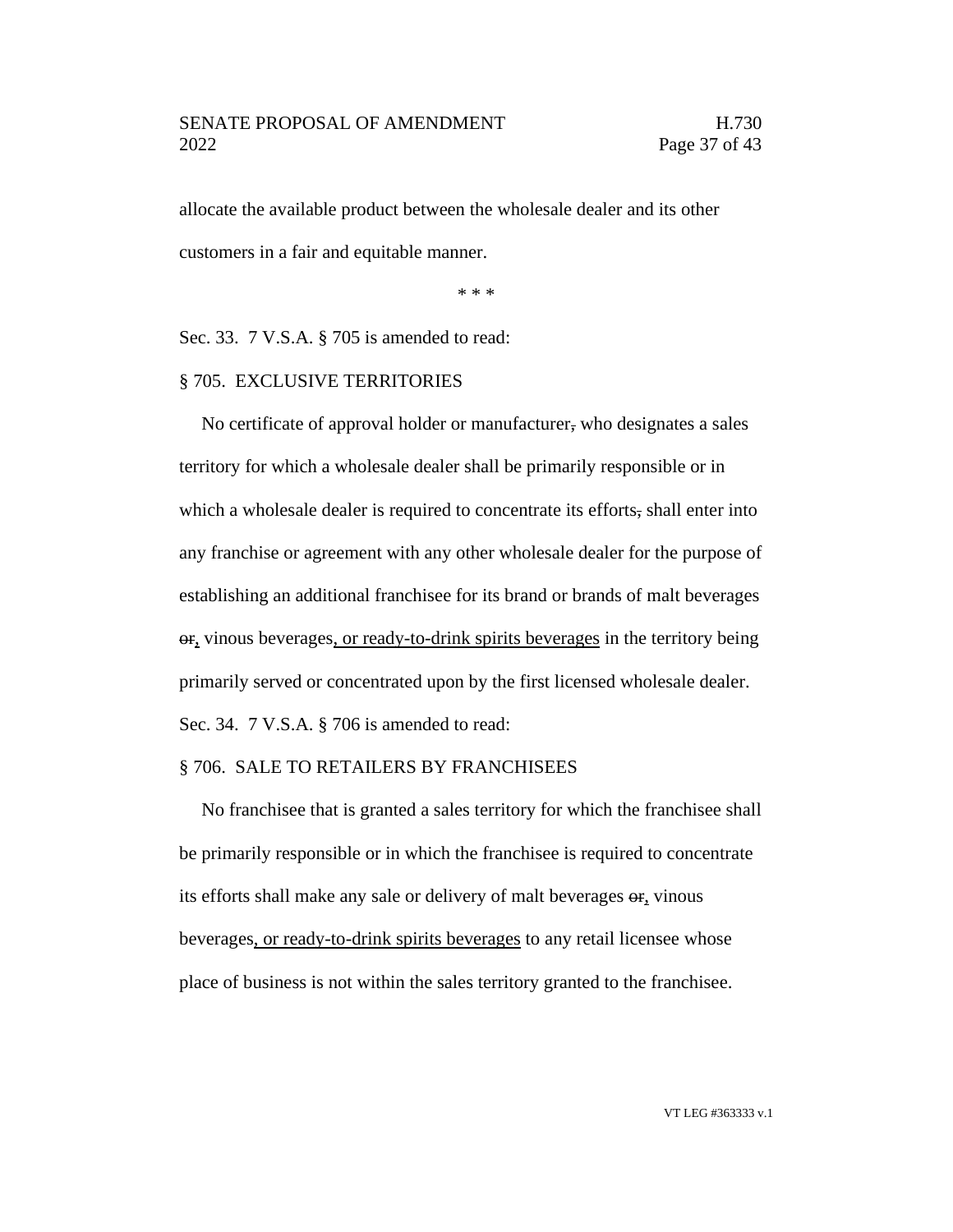Sec. 35. 10 V.S.A. § 1521 is amended to read:

# § 1521. DEFINITIONS

For the purpose of As used in this chapter:

(1) "Beverage" means beer or other malt beverages and mineral waters, mixed wine drink, soda water and carbonated soft drinks in liquid form and intended for human consumption. As of January 1, 1990 "beverage" also shall mean "Beverage" also means liquor and ready-to-drink spirits beverage.

\* \* \*

Sec. 36. TRANSFER TO GENERAL FUND

(a) In fiscal year 2023, a minimum of \$20,400,000.00 shall be transferred from the Liquor Control Enterprise Fund to the General Fund. The amount transferred pursuant to this subsection shall include any amounts transferred pursuant to the fiscal year 2023 annual budget bill.

(b) In fiscal year 2024, a minimum of \$21,200,000.00 shall be transferred from the Liquor Control Enterprise Fund to the General Fund.

(c) It is the intent of the General Assembly that for each year after fiscal year 2024 the amounts transferred from the Liquor Control Enterprise Fund to the General Fund shall annually increase according to the growth rate of liquor tax revenues in the most recent January Consensus Revenue Forecast.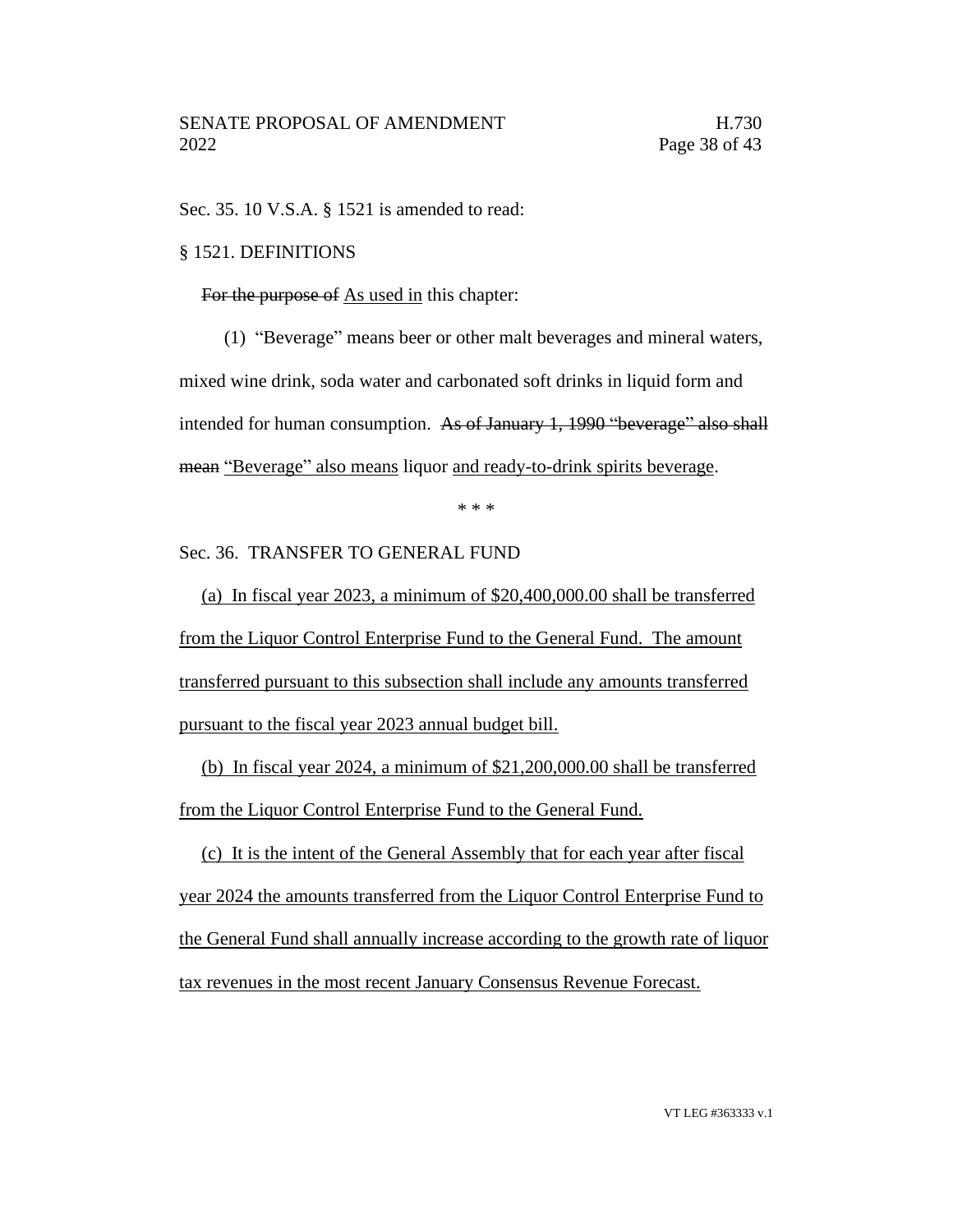\* \* \* DLL Criminal Background Checks \* \* \*

Sec. 37. 7 V.S.A. § 215 is added to read:

# § 215. AUTHORITY FOR CRIMINAL BACKGROUND CHECKS

Subject to the approval of the Board, the Commissioner shall establish a user agreement with the Vermont Crime Information Center in accordance with 20 V.S.A. chapter 117 for the purpose of obtaining Vermont criminal history records, out-of-state criminal history records, and criminal history records from the Federal Bureau of Investigation to review applications for any liquor or tobacco license issued under this title. Sec. 38. 31 V.S.A. § 655 is amended to read:

§ 655. DUTIES OF THE COMMISSIONER

\* \* \*

(b) The Commissioner shall:

\* \* \*

(7) Subject to the approval of the Board, establish a user agreement with the Vermont Crime Information Center in accordance with 20 V.S.A. chapter 117 for the purpose of obtaining Vermont criminal history records, out-of-state criminal history records, and criminal history records from the Federal Bureau of Investigation to review applications for any Lottery sales agent license issued under this title.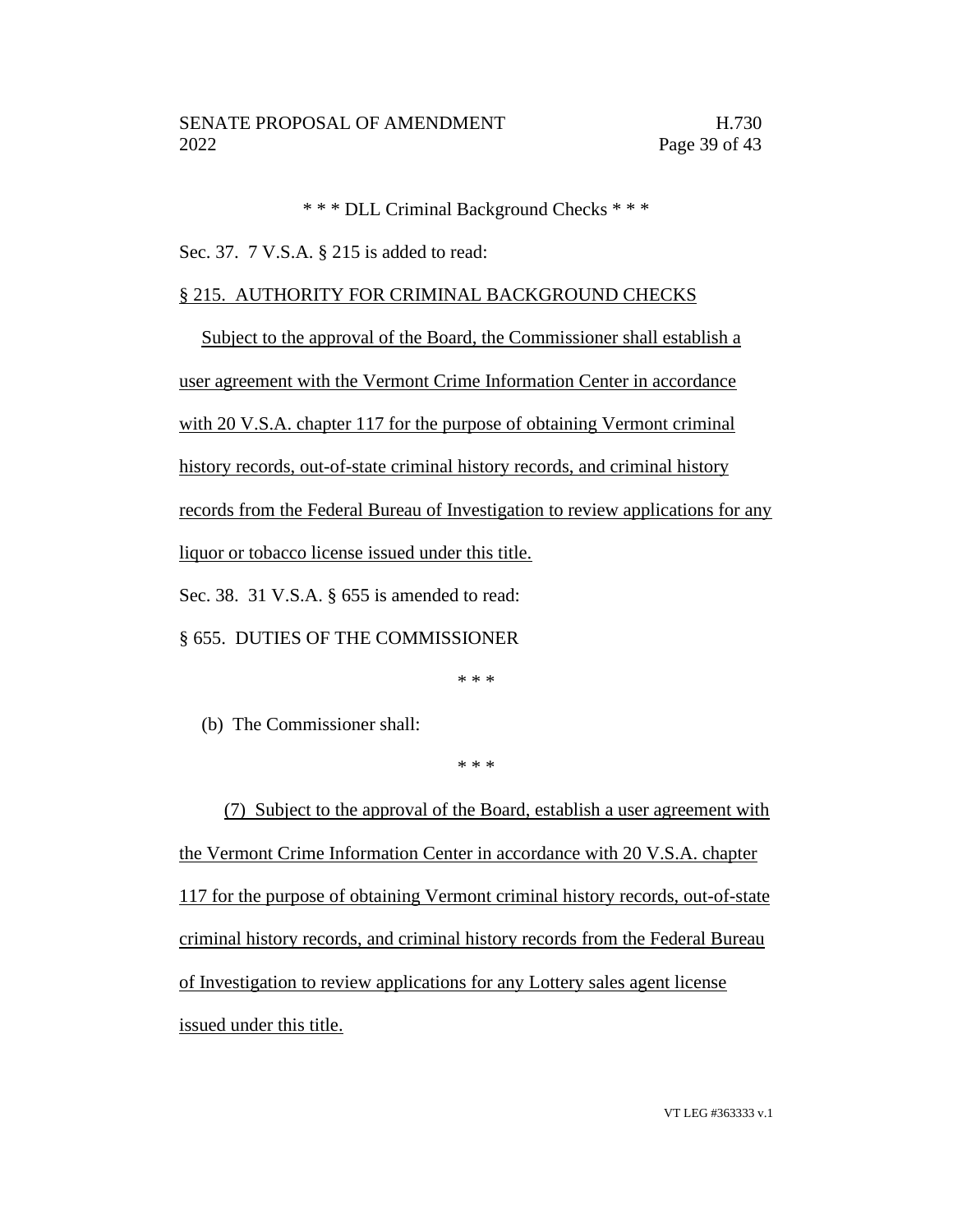\* \* \* Appointment of One Deputy Commissioner \* \* \*

Sec. 39. 7 V.S.A. § 101 is amended to read:

# § 101. COMPOSITION OF DEPARTMENT; COMMISSIONER OF

# LIQUOR AND LOTTERY; BOARD OF LIQUOR AND LOTTERY

(a)(1) The Department of Liquor and Lottery, created by 3 V.S.A. § 212, shall administer the laws relating to alcoholic beverages, tobacco, and the State Lottery. It shall include the Commissioner of Liquor and Lottery and the Board of Liquor and Lottery.

\* \* \*

(3)(A) The Department of Liquor and Lottery shall be under the immediate supervision and direction of the Commissioner of Liquor and Lottery.

\* \* \*

(D) The Commissioner, with the approval of the Governor, may appoint a Deputy Commissioner of Liquor Control and Lottery to supervise and direct the Division of Liquor Control and a Deputy Commissioner of the State Lottery to supervise and direct the Division of Lottery. Both The Deputy Commissioners Commissioner shall be exempt from the classified service and shall serve at the pleasure of the Commissioner.

\* \* \*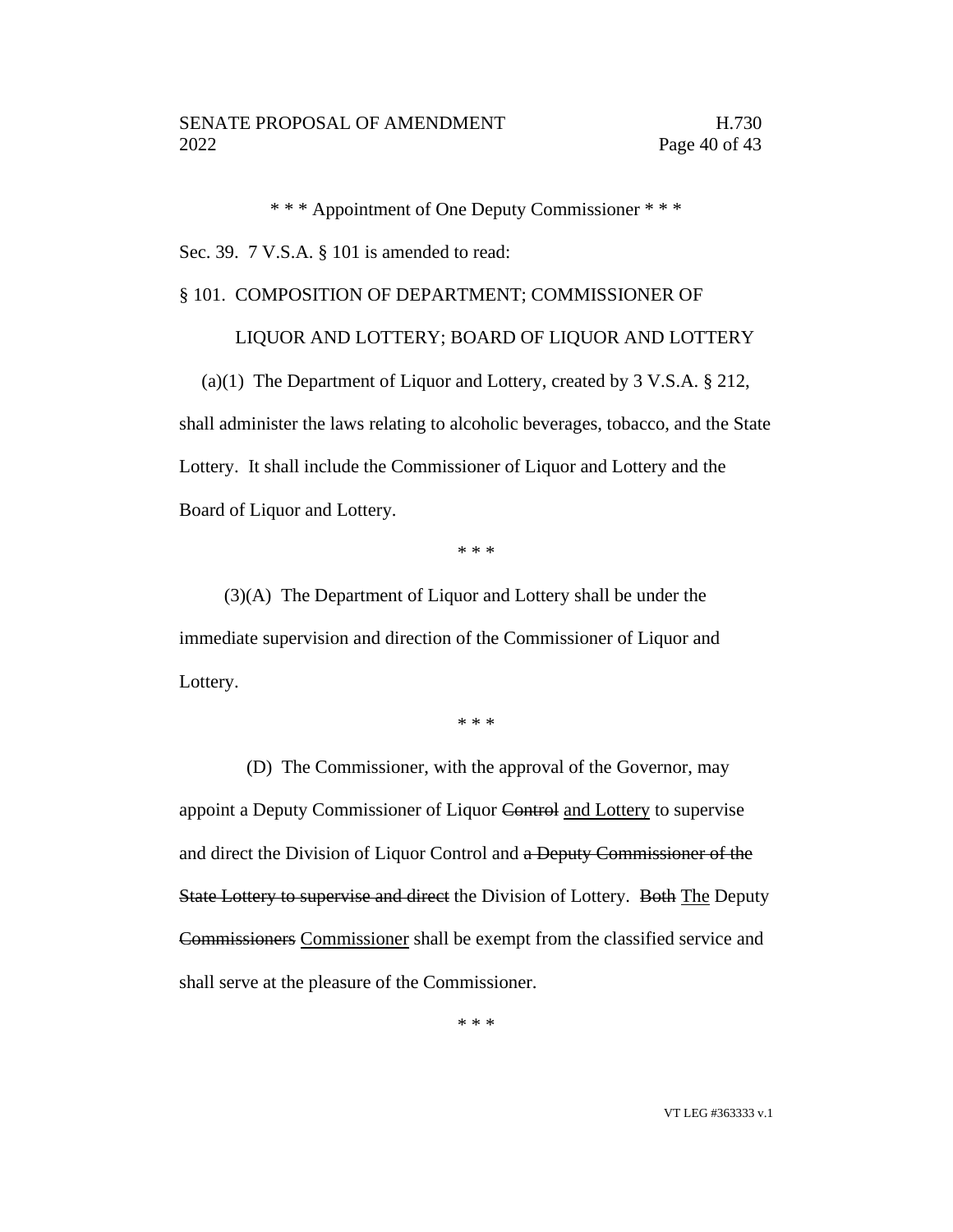\* \* \* Expansion of Rare Spirits Raffle \* \* \*

Sec. 40. 7 V.S.A. § 5 is amended to read:

# § 5. DIVISION OF LIQUOR CONTROL; RAFFLES FOR RIGHT TO

# PURCHASE RARE AND UNUSUAL PRODUCTS SPIRITS

(a) Notwithstanding any provision of 13 V.S.A. chapter 51 to the contrary, the Division of Liquor Control may conduct raffles for the right to purchase certain rare and unusual spirits and fortified wines that are acquired by the Board of Liquor and Lottery. A raffle conducted pursuant to this section shall meet the following requirements:

(1) Tickets to enter the raffle shall only be available for purchase to a member of the general public, or to a third-class licensee by and through an authorized agent, who is 21 years of age or older.

\* \* \*

\* \* \* Staggered Licenses \* \* \*

Sec. 41. TRANSITIONAL PROVISION; STAGGERED LICENSE RENEWAL

The Department of Liquor and Lottery may extend the expiration date and stagger the issuance or renewal of permits, licenses, and certificates that are set to expire in the years 2023 and 2024. Permits, licenses, and certificates that are renewed on April 30, 2023 shall remain valid for one year or until a later renewal date designated by the Department.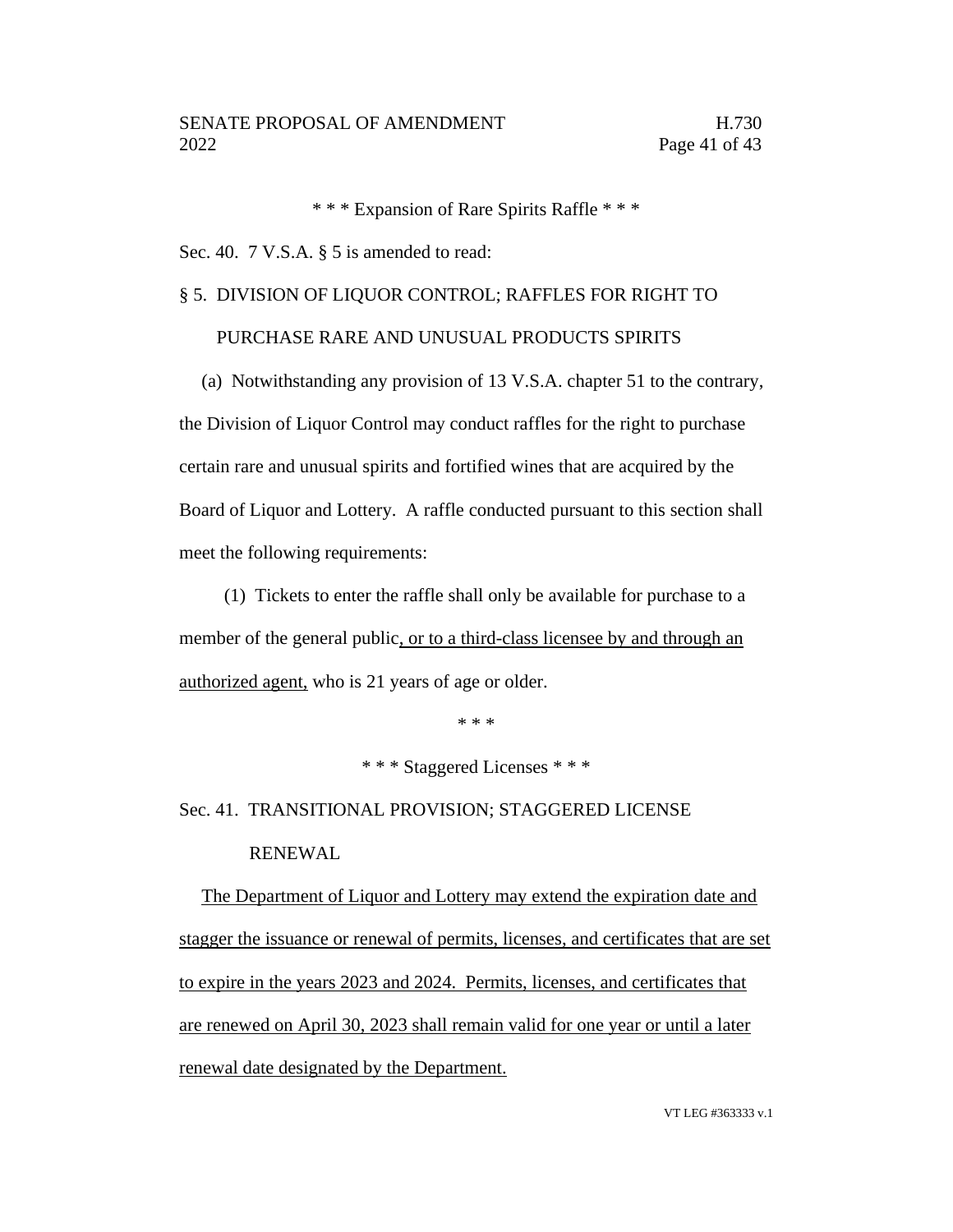# Sec. 42. AGENCY OF ADMINISTRATION; STUDY AND REPORT

(a) Privatization study. On or before January 15, 2024, the Agency of Administration shall submit a written report to the House Committees on Ways and Means and on General, Housing, and Military Affairs and the Senate Committees on Economic Development, Housing and General Affairs and on Finance concerning the potential privatization of Vermont's alcoholic beverage market. The study and report shall examine the impact on State revenue, the taxation and enforcement models that could be used in a private market, and recommendations for whether the State should amend regulatory structures to implement a privatized alcoholic beverage market. The Agency of Administration shall contract with an independent third-party consultant to conduct the study required by this subsection.

(b) Appropriation. The sum of \$50,000.00 is appropriated from the General Fund to the Agency of Administration in fiscal year 2023 for the purpose of contracting with an independent third-party consultant pursuant to subsection (a) of this section.

# \* \* \* Effective Dates \* \* \*

# Sec. 43. EFFECTIVE DATES

(a) This section and Sec. 41 (transitional provision; staggered license renewal) shall take effect on passage.